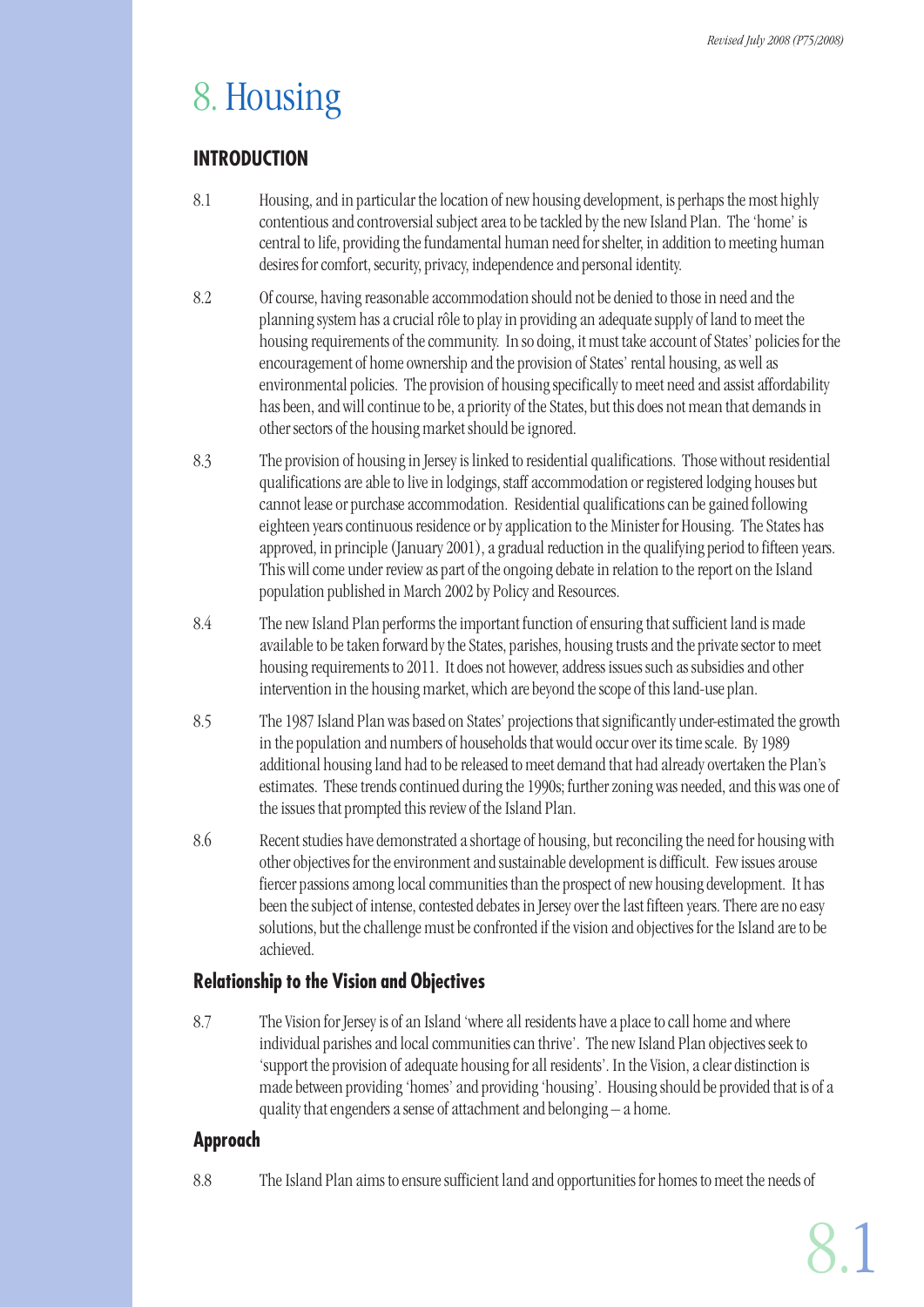Island residents. The Economic and Community Strategy of the Plan seeks to achieve a vibrant economy and high quality of life in the Island, and in this respect, specifically for housing, the Plan aims to:

- ensure there is an appropriate balance between housing provided by the States for rent and first time buyers, housing for private rent and purchase and lodging accommodation, to cater for those who have difficulty in affording homes of an appropriate standard for their needs;
- secure the most efficient use of land while ensuring sufficient amenity space is provided and a high quality of urban living can be achieved;
- provide for choice and suitability including homes for the elderly and those with mobility impairments, family homes, homes for smaller households, and those with or without residential qualifications; and
- create vibrant and mixed-use communities where housing forms part of a mix of land uses, ensuring that new housing developments contribute to community life and do not strain resources and facilities.
- 8.9 These aims must be balanced with the need to achieve sustainable development, reflected in the other objectives of the new Island Plan and the Spatial Strategy. Housing will probably be the landuse giving rise to the largest amount of development during the Plan period. It is critically important that the six key elements of the Spatial Strategy are adhered to, namely:
	- integrating development with the built-up area;
	- **■** using land efficiently;
	- **■** minimising environmental impacts;
	- $\blacksquare$  ensuring a high level of accessibility;
	- avoiding constraints; and
	- achieving as far as possible, an equitable distribution of development.

# **Housing Requirements and Supply**

- 8.10 Planning for homes in Jersey requires an understanding of the requirements for homes and how homes will be supplied over the period of the Island Plan. Requirements over the Plan period will arise from existing households moving home within Jersey, new households forming through demographic changes, new households forming who are currently sharing homes with other households and the net effect of people moving into or leaving Jersey. Within each of these categories there will be those who cannot gain access to homes in the open market and thus need 'affordable' homes. There will also be special requirements for housing, such as for those with disabilities and sheltered housing for elderly people.
- 8.11 In terms of the supply of homes to match requirements, the current housing stock comprises an estimated 31,400 dwellings (1996 Census figure with the known additions to the housing stock from 1996-2001). The majority is owner occupied. The States is a major provider and manager of housing, owning some 4,700 dwellings for rental. The housing trusts have recently emerged as a 'third sector': developing and managing social housing. Over the sixteen years of the 1987 Island Plan, an average of 353 dwellings have been added to the housing stock each year, varying from 516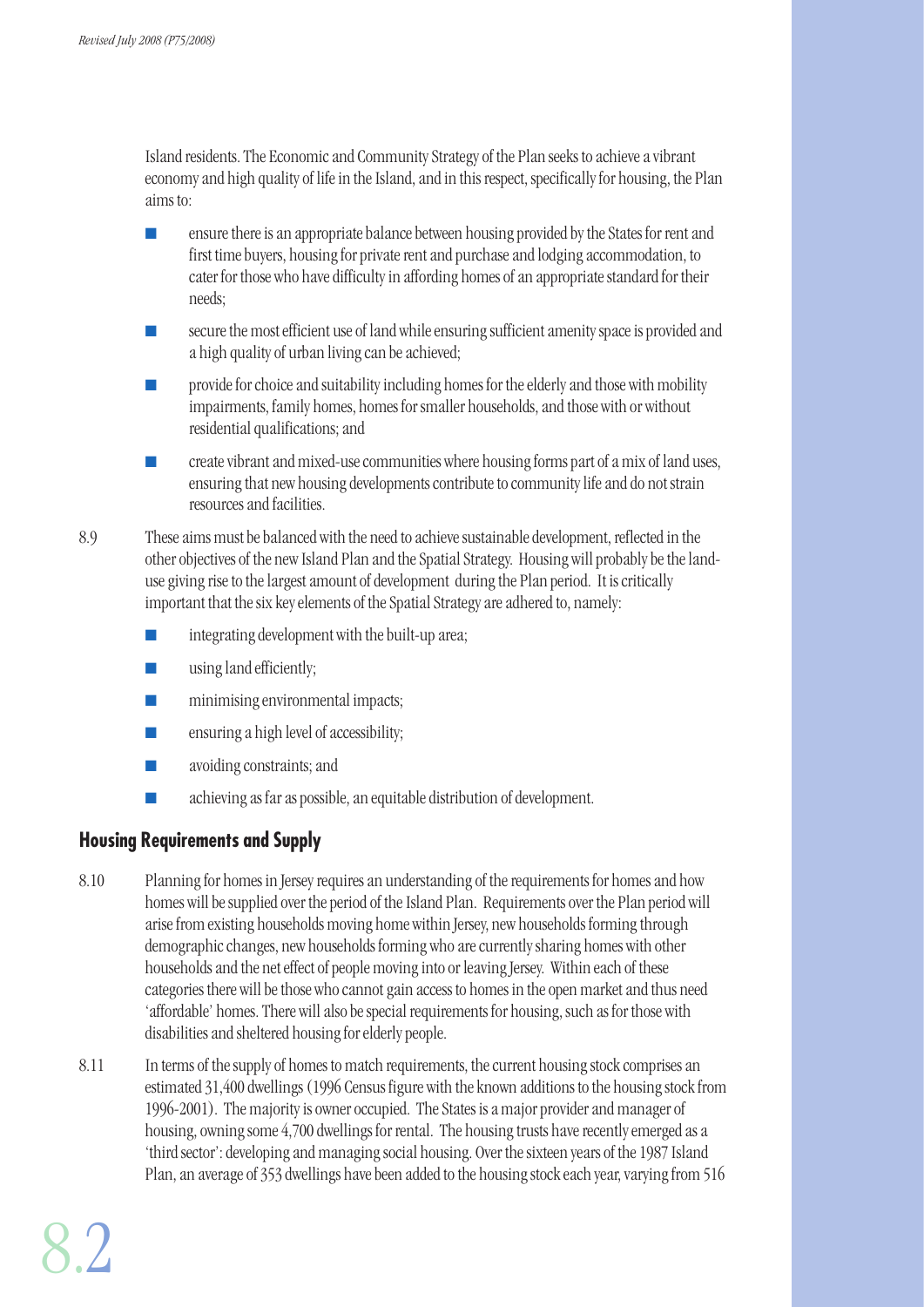in 1993 to only 17 in 1997. Of the total new dwellings, one fifth have been purpose built States loan housing (i.e. first time buyer), one quarter social rented housing and the largest percentage (57%), private sector housing.

- 8.12 Over the period of the Plan, it is anticipated that homes will continue to be supplied by the States, parishes, housing trusts and the private sector. This will be through conversions, redevelopment and infill development within the built-up area boundary, the development of St Helier Waterfront and where necessary, previously undeveloped land within and integrated with the built-up area.
- 8.13 The following sections set out the categories of housing on which the supply estimates and policies are based, summarises the housing requirements over the Plan period and the manner in which they have been derived, and then addresses the anticipated supply of homes from existing sources.

# **Categories of Housing**

- 8.14 The 1987 Island Plan distinguishes between 'need' and 'demand' housing which are termed 'Category A' and 'Category B' housing respectively. The terms are now in common usage in the Jersey planning and housing sectors. The term Category A housing includes Social Rented Housing and homes for first time buyers. The term Category B housing is a term intended to cover all other housing, including other privately owned family homes and flats owned or rented in the private sector.
- 8.15 The two categories of housing are clearly understood in Jersey and thus will remain. However the terms 'need' and 'demand' do not properly reflect the aim of the Planning and Environment and Minister for Housings of providing affordable homes.
- 8.16 The term 'affordable housing' is generally understood to encompass both low cost market and subsidised housing that is available to people who cannot afford to occupy homes generally developed for the open market. The extent to which housing is 'affordable' will obviously vary by household, by location and over time.
- 8.17 In the Jersey context, affordable housing is available to some extent in all tenures. Provision of land for social rented housing and first time buyer homes has a key to play in providing homes that are affordable. Understanding this rôle is complicated by the fact that while there is means testing for Social Rented Housing (ruling out applicants with incomes above a certain level) this does not apply for first time buyers who instead require a sufficient income to meet the mortgage requirements. A main purpose of the States providing social rented and first time buyer housing however is to assist residents in having access to 'affordable' homes and thus homes for social renting and first time buyers are the best available mechanism to deliver affordable housing.
- 8.18 While social rented and first time buyer homes will be the main mechanism for the Island Plan to provide for affordable housing needs, other housing provides a proportion of homes that are affordable to first time buyers. Research by the Housing Task Force into the cost of homes provided in a range of developments has indicated that some 38% of homes provided by the private sector may be affordable. Moreover, provision of other demand housing has the function of releasing homes elsewhere in the housing market, thus ensuring movement and affecting the requirements for new provision of 'affordable' homes.
- 8.19 There is also a need for housing which addresses the need of those with incomes too great to be eligible for social rented housing, but who are unable to afford to buy the cheapest first time buyer home even with the assistance of a loan. In order to meet this need a category of housing will be introduced which will enable first time buyers who fall within this range to buy first time buyer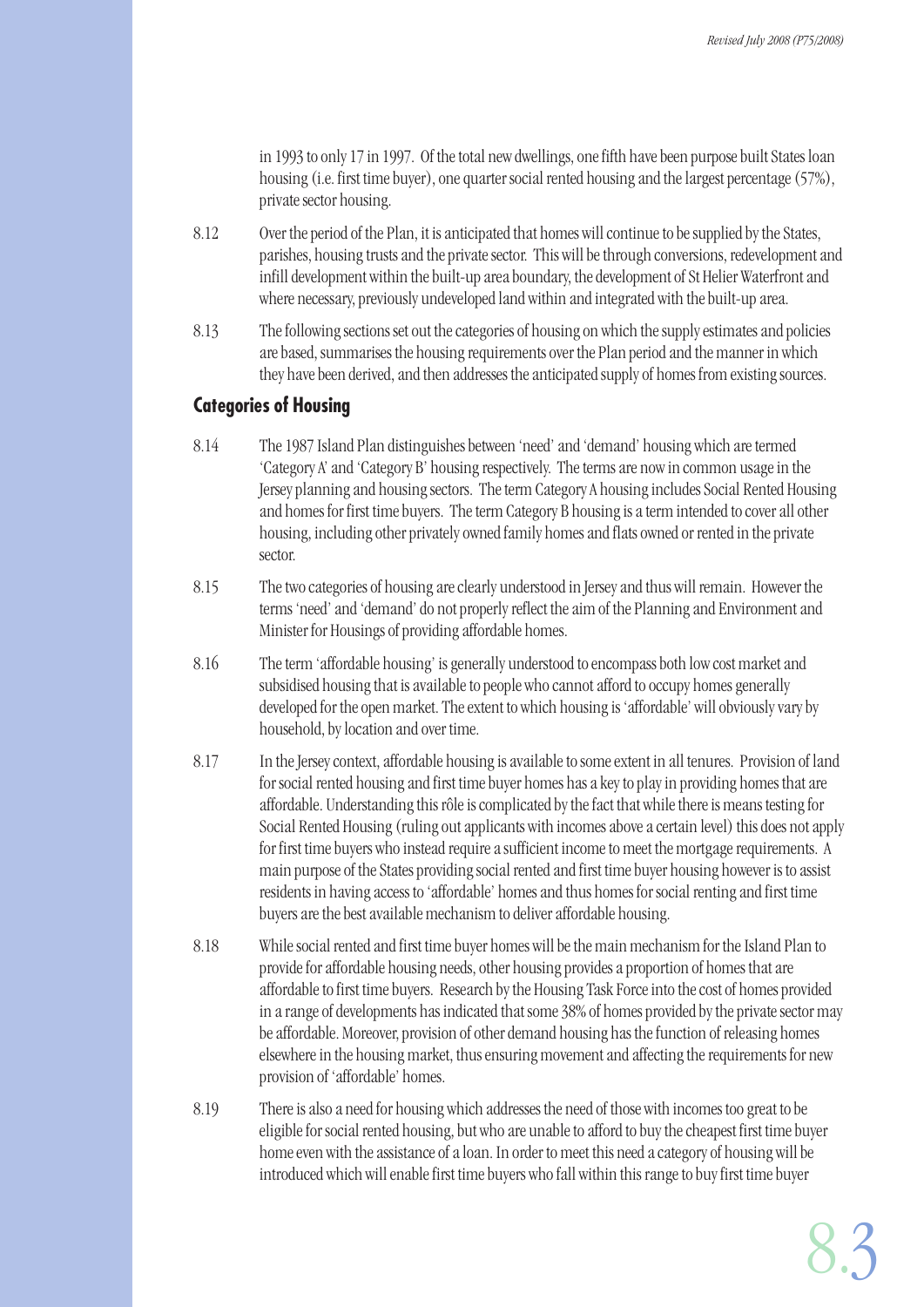properties without paying the full first time buyer price. There will be appropriate arrangements for the repayment in due course to the vendor of the balance of the purchase price";

8.20 The difficulties with the term 'affordable' and the categorisation of first time buyer and social rented housing under this term are recognised, but the term more accurately reflects the aims of the States for housing than the existing 'need' category. The categories of homes used in the estimates of supply and matched to requirements are:

#### Category A - Affordable Housing

- States, Parish and Housing Trust Rental Housing (including sheltered housing); and
- Jersey Homebuy Housing;
- Lifelong homes (for people over  $55)^2$
- Homes for First Time Buyers.

#### Category B - Other Housing

- Private Sector Housing (owner occupation, private rental and private lodgings);
- Staff Accommodation and Registered Lodging Houses; and
- Special Requirements (nursing and residential care).
- 8.21 In response to the demographic trends that are altering the make-up of the Island's society and in particular, the increasing proportion of older people within the community, the States has set objectives in the Strategic Plan 2006 – 2011 (at objectives 2.1, 2.1.3, 2.1.6, 3.8, 3.8.6 and 4.7) to effectively increase the provision and number of lifelong dwellings to enable a greater number of older people to remain living independently in the community, in their own homes for as long as possible.
- 8.22 In seeking to facilitate the provision of lifelong homes (for people over 55), a proportion will need to be accessible to those who cannot afford to occupy homes provided by development in the open market, and will need to be for social rent. Facilitating the provision of other lifelong homes (for people over 55), available to those who can afford to purchase on the open market, can enable 'downsizing' and encourage the release of larger homes, that may be more suitable as family accommodation, elsewhere in the housing market.
- 8.23 The parish system, and the active community engagement associated with it, is an important part of Jersey's identity and character. The States is committed to supporting the parochial sense of community and the provision of homes for older people to remain in and contribute to their parish is considered to be important to the social fabric and identity of the place. Ensuring that there is opportunity to provide lifelong homes throughout the Island's parishes can help support and sustain mixed communities and vibrant parish life.
- 8.24 The provision of land for lifelong dwellings (for people over 55) for social rented housing and homes to buy has a key role to play in providing this specific type of housing that is appropriately designed and which can play a role in supporting vibrant parish communities. Lifelong homes (for people over 55), to buy and for social rent, will need to be designed to accommodate both 'fit' and 'less able' people over the age of 55, in a socially supportive and stimulating environment which enables them to live independently for as long as possible in their own home.
- 8.25 This is effectively a mix of 'need' (or 'affordable') and 'demand' housing and, in view of increasing requirement to monitor and plan for this specific element of the housing sector relative to the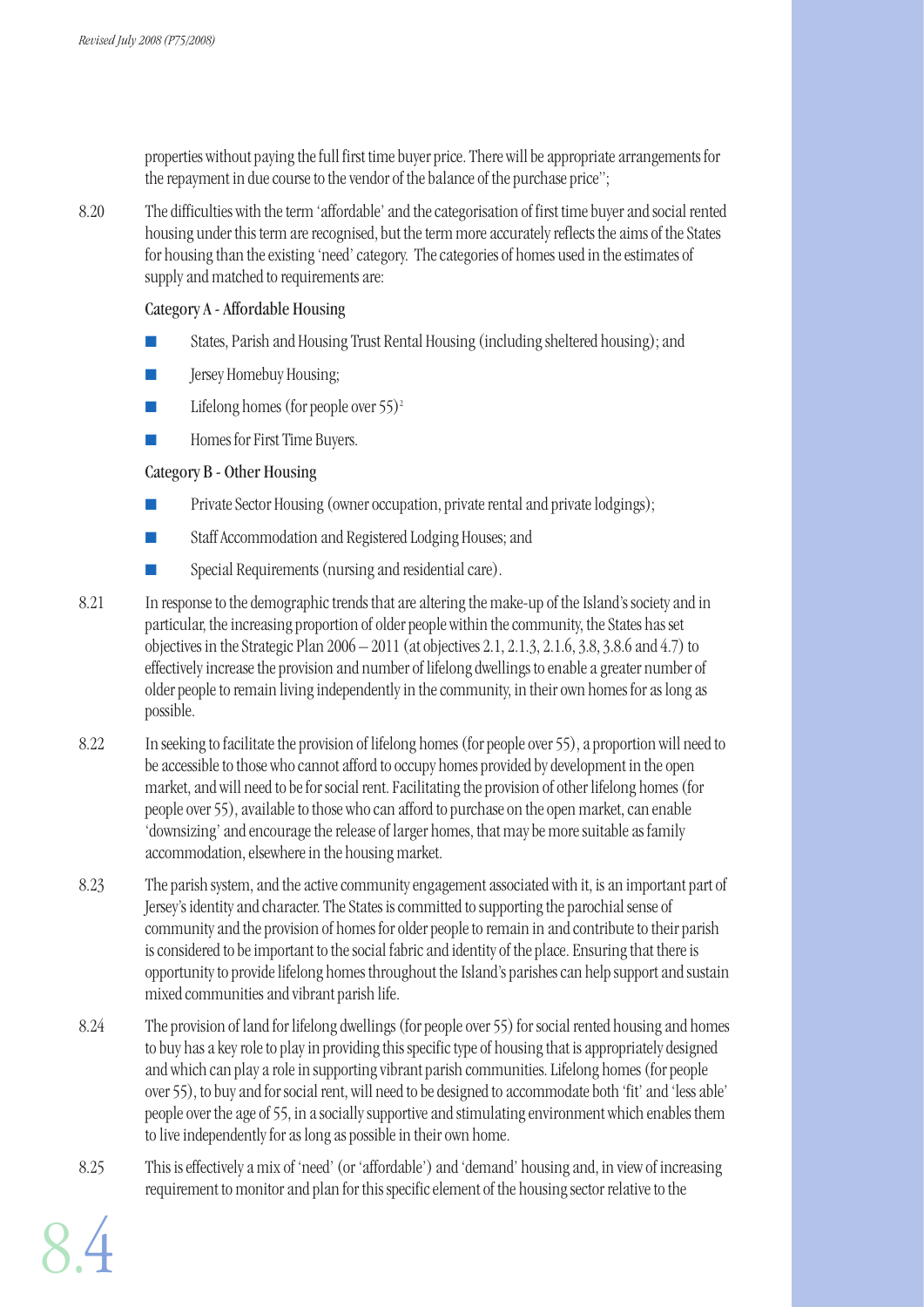demographic changes of an ageing society, the introduction of an extension of the definition of Category A housing is warranted, to include:

- Housing for older people
- Lifelong homes (for people over 55), to buy and for social rent.

#### **Housing Requirements**

#### **Housing Requirements Study 2000-2002**

- 8.26 In 2000 a comprehensive survey of the housing requirements of Island residents was undertaken by David Couttie Associates on behalf of five Committees of the States. The results of the survey have subsequently been analysed by the Policy and Resources Department to arrive at an estimate of the requirements for housing over the first five years of the Island Plan (2002 to 2006). The relevance of the survey results was considerably extended by incorporating additional data on tenure status and residential qualifications from the 2001 Census. The full analysis is contained within the report 'Evaluation of Jersey's Medium-Term Housing Requirements' (Policy and Resources, January 2002).
- 8.27 The analysis estimates the supply and demand for housing over the five years (not including currently planned, approved or newly completed dwelling units which are discussed later in this section). The supply and demand for homes has been estimated by tenure and by size and type of property and according to whether it is related to residentially or non-residentially qualified Island residents. The shortfall or surplus for each type of housing has been calculated for the scenario of 200 net in-migration, using the population projections based on the 2001 Census.

#### **Table 8.1: Requirements for New Homes Housing Surplus/Shortfall by Tenure and Size**

(N.B. Based on migration scenario of +200 net immigration)

| Size  | Owner Occupier | Housing Trust Rental<br>Parish/<br>States/ | Private Rental | Aggregate of all Shortfalls<br>QUALIFIED SECTOR | <b>Practical Total of Shortfalls</b><br>$\overleftarrow{\star}$<br>QUALIFIED SECTOR | Private Lodging *2 | Lodging House $^{\star}3$ | Serviced *4 | Aggregate of all Shortfalls<br>UNQUALIFIED SECTOR | <b>Practical Total of Shortfalls</b><br><b>UNQUALIFIED SECTOR *1</b> |
|-------|----------------|--------------------------------------------|----------------|-------------------------------------------------|-------------------------------------------------------------------------------------|--------------------|---------------------------|-------------|---------------------------------------------------|----------------------------------------------------------------------|
| 1 bed | 408            | $-953$                                     | 1,045          | $-953$                                          | $-749$                                                                              | $-413$             | 25                        | $-30$       | $-443$                                            | $-418$                                                               |
| 2 bed | $-1,223$       | $-356$                                     | 571            | $-1579$                                         | $-1,579$                                                                            | $-116$             | $-65$                     | $-60$       | $-241$                                            | $-241$                                                               |
| 3 bed | $-269$         | $-35$                                      | 188            | $-304$                                          | $-304$                                                                              | $-192$             | $\pmb{0}$                 | $-81$       | $-273$                                            | $-273$                                                               |
| 4 bed | $-443$         | $-146$                                     | 316            | $-589$                                          | $-548$                                                                              | $-104$             | $\theta$                  | $-98$       | $-202$                                            | $-202$                                                               |
| 5 bed | 41             | 0                                          | 95             | $\theta$                                        |                                                                                     | $-25$              | $\theta$                  | $\theta$    | $-25$                                             | $-25$                                                                |
|       |                |                                            |                |                                                 | $-3,180$                                                                            |                    |                           |             |                                                   | $-1,159$                                                             |

Notes:

 $*1$  The practical total shortfall is less than the aggregate of all shortfalls, since certain surpluses may reasonably be expected to ease shortfalls in other categories. For example, households may trade-up within a particular tenure category. The small surplus in owner-occupier five-bedroom properties could somewhat offset the shortfall in four-bedroom accommodation in the same category.

Furthermore, Table 8.1 is organised by aspiration of tenure, with perceived desirability increasing from right to left. Within this framework, a shortfall in one tenure category might be supplemented by a surplus in a category immediately to its left in the Table. In this way, the significant shortfall of one-bedroom units in the States/Parish/Housing Trust sector could be reduced by utilising the surplus in the owner-occupied category of this unit size. Assuming half of the relevant surplus could be used in this way, through suitable encouragement or incentive, then the effective resultant shortfall would reduce from 950 to 750 units.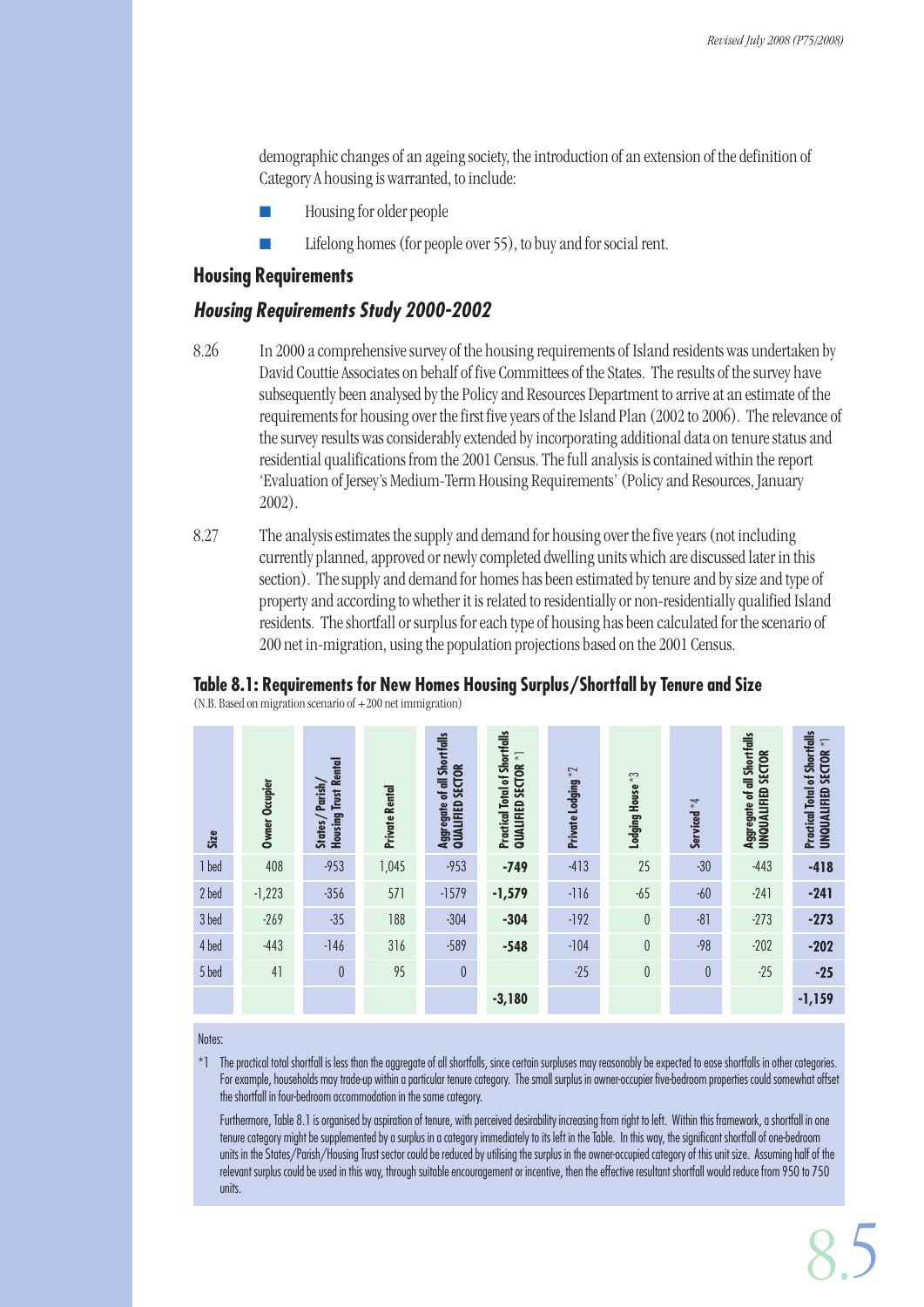- $*2$  Private lodging = non-qualified lodger in a private dwelling
- \*3 Lodging House = non-qualified lodger in a Registered Lodging House
- \*4 Service = non-qualified occupier of tied (i.e. staff) accommodation, or a non-qualified licensee of a whole dwelling

Source: Jersey's Medium Term Housing Requirements, Statistics Unit of Policy and Resources Department, January 2002

- 8.28 The table indicates an estimated shortfall of 3,180 homes in the qualified sector and 1,160 in the unqualified sector over the five year period from 2001.
- 8.29 The housing requirement estimate has not been simply calculated as the overall balance of shortfall and surplus in each tenure or size and type of housing. A surplus of one-bedroom units of course cannot meet a shortfall in four bedroom units, likewise, there are restrictions on movement between tenures due to residential status and household characteristics. If the requirement was a direct subtraction of surplus from shortfall, there would be a requirement for only 1,900 homes over the five years.
- 8.30 The scenario of 200 net population in-migration makes a relatively small difference to the five year requirements, although it is recognised that in the longer term, this will have an impact on total requirements and demand for different sectors and types of homes. Over the five years the total requirement for nil net in-migration would be 3,110 and for 400 net in-migration would be 3,250 (i.e. only a difference of 70 units compared to the 200 net in-migration scenario).
- 8.31 The calculation of the surpluses and shortfalls include the assumptions that the five bedroom surplus will meet four bedroom shortfall and half of the surplus in owner occupied one bedroom homes will be taken up by those seeking social rented accommodation (as set out in the Policy and Resources report).
- 8.32 The estimation of housing requirements can therefore be described as a 'worse case' based on limited transferability between housing sectors. In other words, a surplus in private rental, for example, is assumed not to be available to meet the shortfall in private lodgings in the unqualified sector. The estimates are very sensitive to the assumptions. If, for example, it was assumed that one quarter of the shortfall in owner occupier and social rented homes could be met by private rented homes, then the qualified sector requirement would be only 2,500, rather than 3,180.
- 8.33 The survey also asked about household income to establish the relationship between housing requirements and affordability. Taking an assumption that a household with an income of less than £40,000 per year is unlikely to afford a home at current market prices and rents then overall 74% of households would require an 'affordable' home. The actual proportion of new dwellings that would need to be affordable is dependent on a range of factors such as how many affordable homes are released in the market by existing households moving within the Island.
- 8.34 In addition to the total requirements and affordability, the report on housing requirements identifies:
	- that of the shortfall in homes, 56% is for two bedroom homes, 18% is for three bedroom homes and 18% is for four bedroom homes; and
	- the estimated need for sheltered accommodation is 200 units over the five years, comprising some 135 one-bedroom and 65 two-bedroom units. This figure is included in the total requirements.

The figure for sheltered housing does not however include sheltered accommodation for young adults with a range of special needs. The Health and Social Services Department has estimated a possible requirement for 50 additional units for this purpose.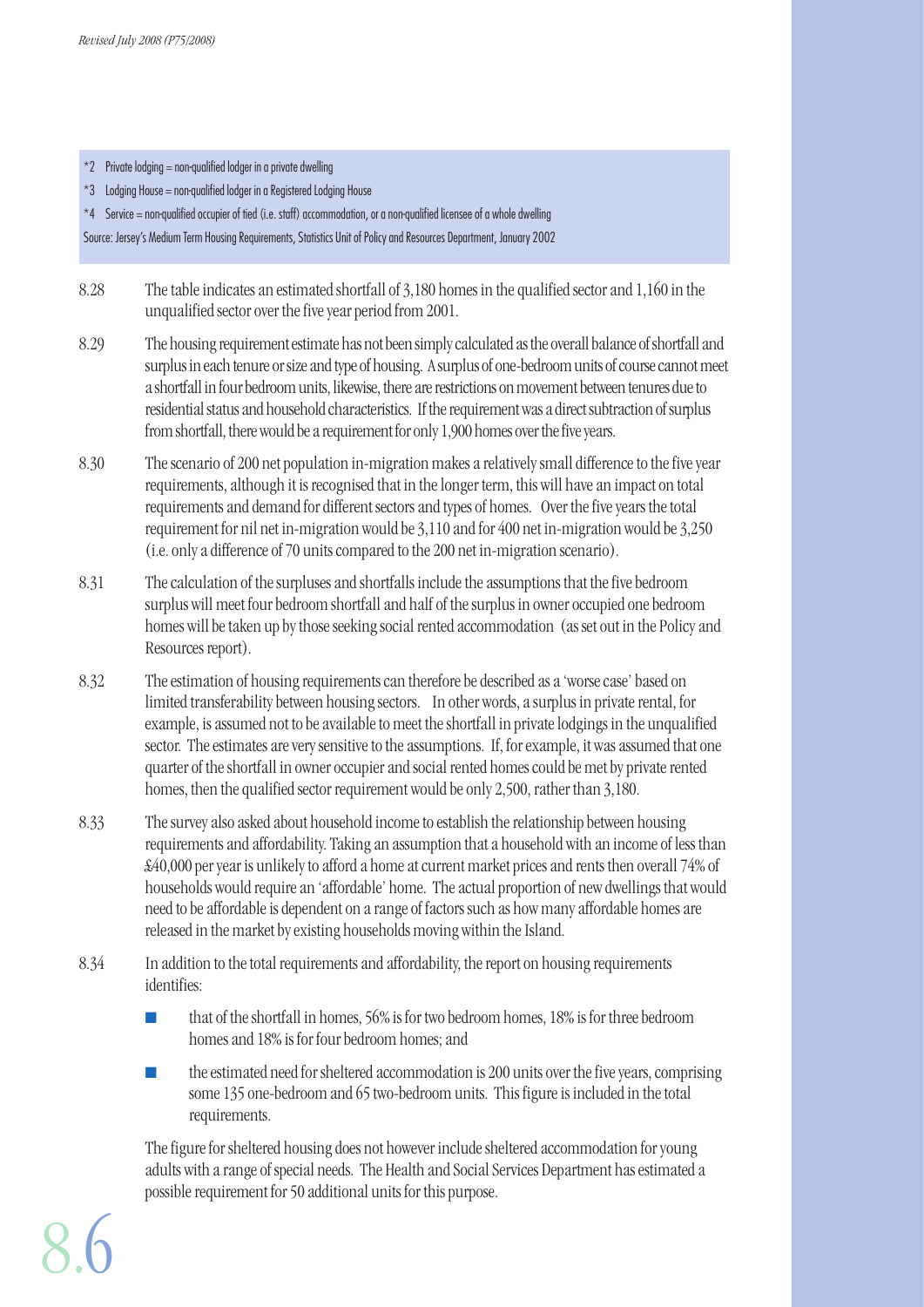# **Other Evidence of Need**

- 8.35 The figures from the Housing Requirements Study provide an indication of housing needs based on the assumptions discussed. All other evidence confirms the results – that there is a significant shortfall of housing to meet the needs of Island residents.
- 8.36 The requirement can be compared with population and household projections, which would suggest a requirement for 1,711 additional homes by 2006 and a further 1,370 from 2007 to 2011 (Table 2.1 in Section Two – Context). This is based on the projected net change in the number of households. The figure for 2002 to 2006 is not very different to the 1,900 figure arising from the direct subtraction of surplus from shortfall as discussed in paragraph 8.29.
- 8.37 In addition, the Law and Economics Consulting Group report in November 2000 on the Economics of the Housing Market in Jersey (known as the Parr Report), highlights that over the long term, the number of homes has not kept pace with the number of new households. Jersey has considerably fewer homes per 1,000 people than the European average. The report concludes: '... it is clear that Jersey has deep rooted housing problems that have continued since the war, and that these problems will take a considerable number of years to put right'.
- 8.38 The housing requirements have been estimated through the Housing Requirements Study for the first five years of the Island Plan. Housing requirements, as well as population and household change will require monitoring and further assessment within the five years to inform the Planning and Environment and Minister for Housings and ultimately the States, on the requirements for homes between 2006 and 2011.

# **Supply of Homes**

- 8.39 There are several sources of supply that are expected to release new homes during the Plan period. These include:
	- sites that have previously been zoned for first time buyer and social rented homes and other sites being taken forward by the States or parishes for rental housing, identified as definite and probable commitments;
	- sites and opportunities within the town of St Helier as identified through an assessment of the capacity of the town;
	- the second phase of development of housing on the St Helier Waterfront area;
	- windfall developments arising in St Helier through small scale infill and conversion and change of use of properties, including those arising through urban regeneration projects;
	- windfall developments taking place in the remainder of the built-up area through infill development, conversions and changes of use; and
	- new units arising from the redevelopment of outworn housing estates.
- 8.40 The number of new homes anticipated to be supplied by each of the categories has been estimated for the Plan period, and assessed as to the likely time scale for provision by 2006 and by 2011. Each of the sources is discussed in the following paragraphs.

# **Sites for States Social Rented and First Time Buyer Homes**

8.41 A number of the sites zoned for Category A housing in the 1987 Island Plan have not been developed for various reasons including access difficulties, current viable uses, restrictive covenants and other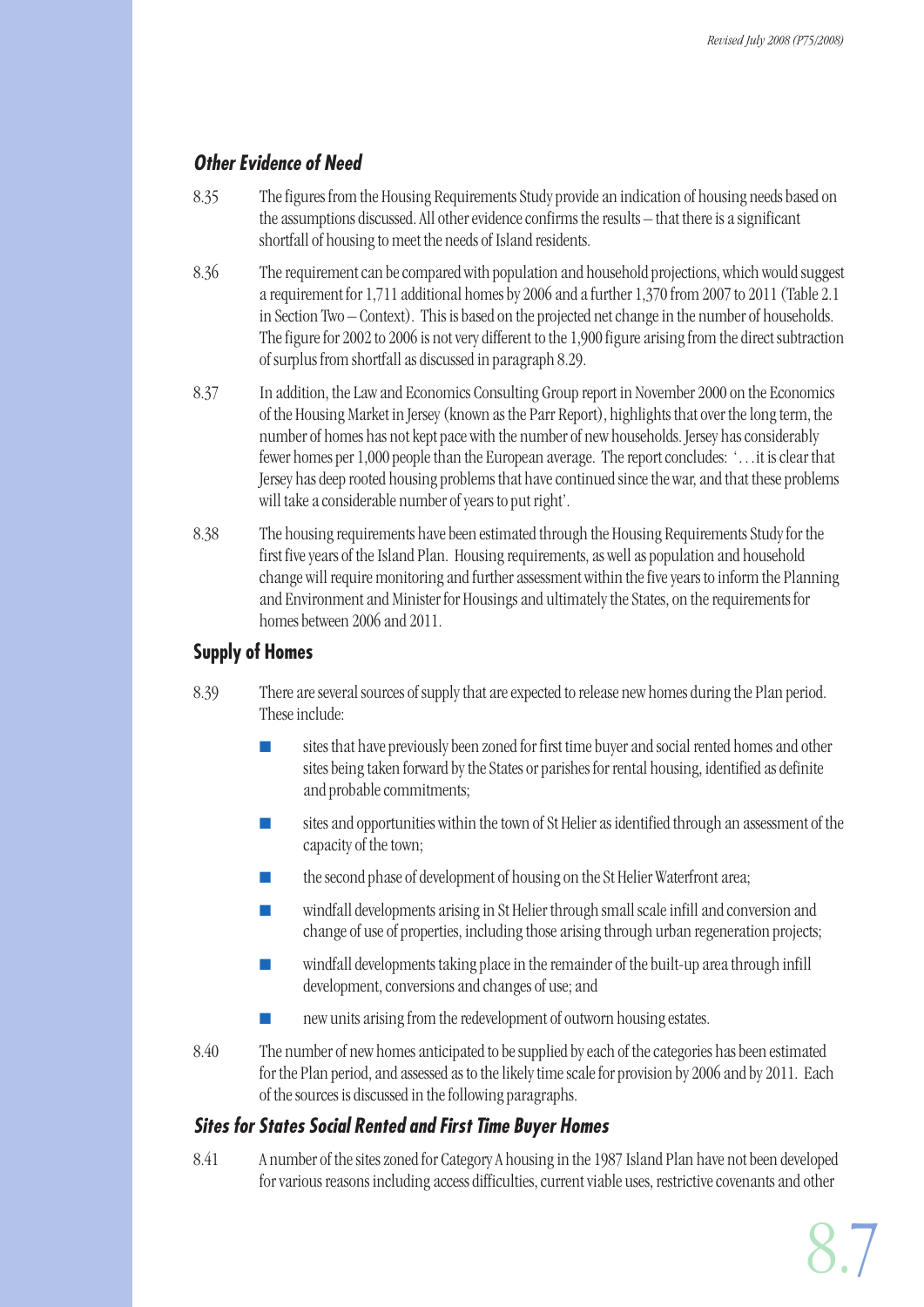developments taking place on site. The remaining sites are all included within the boundaries of the built-up area. There are nine sites remaining that are recommended for safeguarding for future housing needs, although their expected yield is not included in the housing supply for the first five years of the Plan due to the uncertainties as to whether they will come forward.

8.42 In 1999, a process of review brought an eventual re-zoning of five sites by the States in order to meet the immediate need for homes for States rental and first time buyers. There are additional sites within the built-up area that are being developed by the States for the provision of social rented or first time buyer homes (Category A and B). Tables 8.2 and 8.3 list the sites for social rented homes and first time buyer homes, as at the beginning of 2002. Between the beginning of 2002 and the end of 2006, these sites are expected to provide 692 rental homes and 289 first time buyer homes.

# **Table 8.2: Sites for Social Rented Homes (Start 2002 to End 2006)**

| <b>Site</b>                                                                     | <b>Total Homes (Net)</b> |
|---------------------------------------------------------------------------------|--------------------------|
| Field 818 (Parish Elderly Persons), Trinity                                     | 10                       |
| Field 413 (Parish Elderly Persons), St Martin                                   | 21                       |
| FB Cottages (Phases III and IV), St Clement                                     | 19                       |
| Le Geyt Flats (Refurbishment and redevelopment - Phase V), St Saviour/St Helier | 30                       |
| Cannon Street/Lempriere Street/Parade Square, St Helier                         | 41                       |
| Waterfront (Phase I) Albert Pier, St Helier                                     | 79                       |
| Le Jardin Fleuri, La Rue a Don, Grouville                                       | 16                       |
| Postal Headquarters, Mont Millais, St Helier                                    | 45                       |
| Aquila Youth Centre, Devonshire Place, St Helier                                | 30                       |
| Berkshire Hotel, La Motte Street, St Helier                                     | 113                      |
| Oak Tree Gardens (Elysee Estate Phase III) Trinity Hill, St Helier              | 34                       |
| Town Park Hotel, St Helier                                                      | 19                       |
| Sandybrook Hospital, St Peter                                                   | 10                       |
| La Rue Le Masurier, St Helier                                                   | 27                       |
| Mascot Motors, Georgetown, St Clement                                           | 9                        |
| Sunshine Hotel, St Helier                                                       | 34                       |
| Le Coie Hotel Site, Janvrin Road, St Helier                                     | 96                       |
| 5 St Clement's Road                                                             | 10                       |
| St Helier Garages, Ann Street/La Motte Street corner, St Helier                 | 32                       |
| Philips House, Victoria Street, St Helier                                       | 17                       |
| <b>TOTAL COMPLETIONS DUE</b>                                                    | 692                      |
| Source: Housing Department January 2002                                         |                          |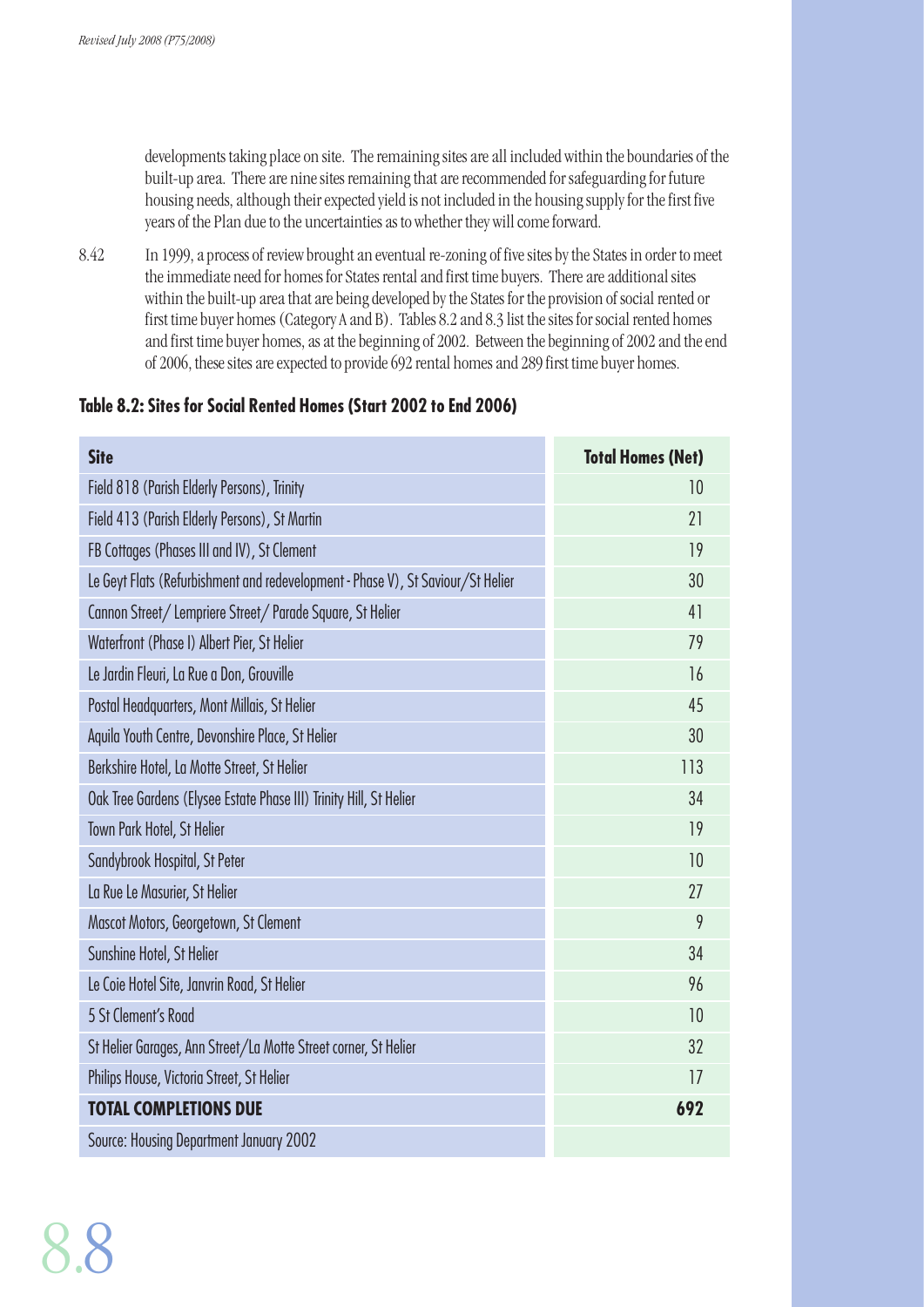| <b>Site</b>                                  | <b>Total Homes (Net)</b> |
|----------------------------------------------|--------------------------|
| Woodville Hotel, St Helier                   | 59                       |
| Field 615, Patier Road, St Saviour           | 17                       |
| Hodge Nurseries, St Clement                  | 34                       |
| Field 1078, Sion, St John                    | 40                       |
| Waterfront (Phase I) Albert Pier, St Helier  | 68                       |
| Fields 378 and 379, Five Oaks, St Saviour    | 50                       |
| Le Champ des Fleurs, La Rue a Don, Grouville |                          |
| <b>Bagot Manor Farm, St Saviour</b>          | 20                       |
| <b>TOTAL COMPLETIONS DUE</b>                 | 289                      |
| Source: Housing Department January 2002      |                          |

#### **Table 8.3: Sites for First Time Buyer Homes (Start 2002 to End 2006)**

# **Opportunities in the Town of St Helier**

8.43 Assessments have been made of the capacity of the town of St Helier (the urban area of St Helier and the contiguous urban areas of St Saviour and St Clement). The purpose has been to provide a realistic assessment of the potential of the town for absorbing additional housing development over the Plan period. Accommodating housing development within the urban area of St Helier is a key strand of the Spatial Strategy of the new Island Plan. It helps to reduce the need to travel by locating development within reasonable walking, or cycling distance of the town centre, or close to bus routes. It makes best use of limited land resources, reduces encroachment into the countryside and supports the economy and community life of the Island's largest urban area.

- 8.44 A substantial proportion of housing development over the past fifteen years has taken place in St Helier, St Clement and St Saviour. Concentrating development within the existing urban area was a main strand of the 1987 Island Plan. Concerns have arisen, however, regarding the resulting pressure on infrastructure, environment and quality of life from 'town cramming'.
- 8.45 In undertaking the capacity study, the central aim has been to achieve a high quality of urban living. In assessing the potential for redevelopment of sites, potential yields have been based on appropriate densities for the sizes of site to achieve a balance between best use of land and quality of life. The UK Urban Task Force chaired by the architect Lord Rogers suggests densities of 150 habitable rooms per acre – greater than the current density guidelines for developments in Jersey (Planning Policy Note 5) but less than some of those being achieved in proposed developments. This is an average for a wide range of developments, with small sites being expected to generally yield lower densities. Where specific information has been available on yields for particular sites, the lowest yielding option has been taken.
- 8.46 The potential for redevelopment and re-use has been assessed in consultation with Jersey's housing task force and through detailed survey work within the town centre, as well as work undertaken as part of urban renewal. The main opportunities will arise from the redevelopment of existing sites and buildings. This does not include open space and amenity areas, which are considered to be vitally important and should be protected from development. During the first five years, most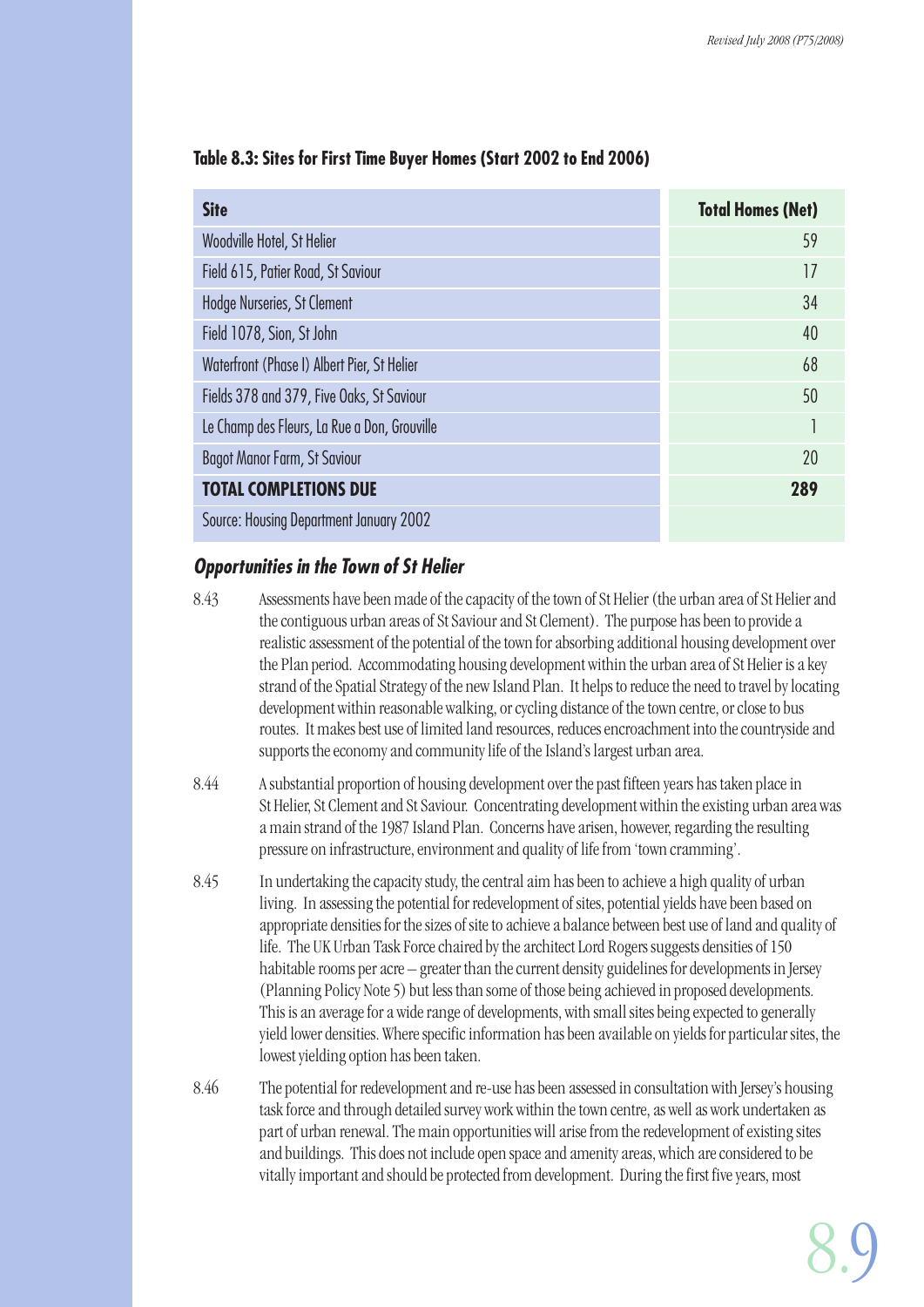opportunities are likely to come from the conversion of hotels and guesthouses, although it is recognised that this trend will be limited in the longer term if the tourism industry is to be protected.

- 8.47 If land can be provided for industrial uses or depots elsewhere within the Island, a significant amount of land can be released in the town through relocations. Due to the complexities of achieving relocation, however, this is not anticipated to provide housing units within the first five years of the new Island Plan.
- 8.48 It is often said that there is much wasted space above shops. Could this be used to provide accommodation? A comprehensive review using the Parish rate records, Minister for Housing records and site surveys has, however, identified only a handful of properties that could be considered vacant and possibly available for residential units. This matches the results of past surveys and it is therefore assumed that there will not be a supply of units from this source.
- 8.49 The assessment of capacity has identified that in the region of 850 homes could theoretically arise from opportunities in the town over ten years. Approximately 245 homes (two-bedroom theoretical equivalent) are anticipated to arise in the first five years. Achieving the release of sites in the second five-year period is much more uncertain, so it has been assumed that only half of the opportunities will come to fruition, yielding the theoretical equivalent of 300 additional two-bedroom homes.

# **The Waterfront Phase II**

8.50 The Waterfront area of St Helier represents the largest reclamation project ever carried out in Jersey. Over the period of the 1987 Island Plan the new Elizabeth Marina has been completed, with the public park – Jardins de la Mer, car parking and Maritime House. A framework for the development of the remaining site includes 146 units of social rented and first time buyer housing and a multiplex cinema (under construction), and a 300-bed waterfront hotel. A design framework for the entire site has been prepared by Haworth Tompkins Architects and an assessment of the economic and financial implications of proposals has been undertaken by Drivers Jonas. It is estimated that in the first five years of the Plan there are likely to be 150 Category B homes developed, over and above those for Category A under construction in 2002. The number of units that may be developed on the waterfront beyond 2006 is presently uncertain.

# **Windfall Development**

- 8.51 The contribution that windfall development (i.e. conversions, changes of use, redevelopment and infill development) will make to the supply of housing units has been estimated using the average contribution over the period 1990 to 2000, and assuming that this trend will continue at the same rate.
- 8.52 It is recognised that basing future windfall estimates on past trends is not generally considered to be an appropriate practice in urban capacity because changes in policies point to increasing densities and greater yields. In Jersey, however, the strict application of the built-up area boundary throughout the period of the 1987 Island Plan has led to high densities within the built-up area as opportunities for infill and conversions have been taken up. The opportunities for infill over the Plan period will therefore reduce. However, it is anticipated that proposed amendments to the built-up area boundary, designed to accommodate development according to the Spatial Strategy outlined in Section 3 of this Plan, will counteract this effect.
- 8.53 Over the fifteen years from 1986 to 2001 there was an annual average of 201 Category B homes developed across the Island. Assuming that overall the total for Category B will continue at the same rate, 1005 would be expected between 2002 and 2006. Subtracting the supply of Category B from the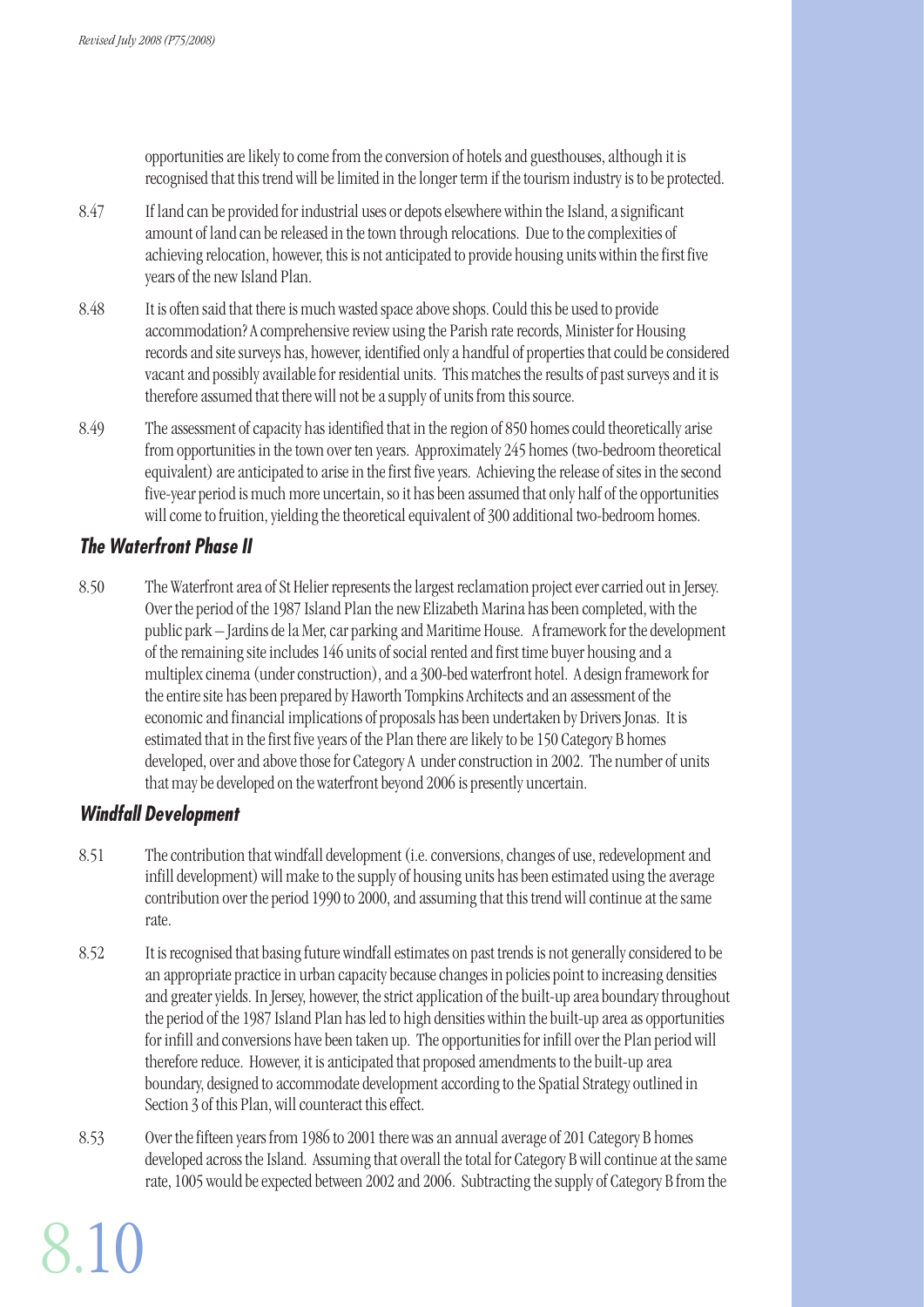town opportunities and the Waterfront, and using proportions from recent years, it is estimated that there will be 460 windfall homes in the parishes outside the main urban area of St Helier, St Clement and St Saviour over the five years. In addition to the town centre windfall opportunities in the town of St Helier described earlier, it is estimated that there will be 155 Category B dwellings arising in the town from conversions and changes of use.

#### **Rehabilitation of Housing Estates**

8.54 The Minister for Housing has an ongoing programme of refurbishment and redevelopment of existing housing estates in order to improve the quality of life of its tenants and the life of the housing stock itself. During the period of the new Island Plan it is foreseen that Le Marais and Le Squez estates will be redeveloped. While this will bring a change in the mix of sizes of units there is not, however, expected to be a net increase in supply.

# **Summary of Supply**

8.55 Table 8.4 summarises the estimated contribution of each of the sources to the future supply of homes during the first half of the Plan period. A proportion of the supply identified for Category B may in fact be taken forward for Category A, but at present this is all included under Category B. The level of supply of Category A homes from 2007 to 2011 is not known at present as sites will be brought forward by the Jersey housing task force following the monitoring of completions and housing requirements.

|                                                                       | <b>Category A:</b><br><b>Affordable Housing</b> | <b>Category B:</b><br><b>Other Housing</b> | <b>Total</b> |
|-----------------------------------------------------------------------|-------------------------------------------------|--------------------------------------------|--------------|
| Sites for States First Time Buyer and Social Rented Housing           | 980                                             |                                            | 980          |
| <b>St Helier Town Opportunities</b>                                   | ٠                                               | 245                                        | 245          |
| <b>Waterfront Area Phase II</b>                                       | ٠                                               | 150                                        | 150          |
| Conversions and Changes of Use in town of St Helier                   | $\overline{\phantom{a}}$                        | 155                                        | 155          |
| Windfall Development in the Parishes outside of the town of St Helier | ۰                                               | 460                                        | 460          |
| <b>Total Supply</b>                                                   | 980                                             | 1,010                                      | 1,990        |
| <b>Annual Average</b>                                                 | 196                                             | 202                                        | 398          |

#### **Table 8.4: Supply of Homes from Existing Sources 2002-2006**

8.56 Of the expected supply of homes, a proportion already has planning permission and/or development permits and others are currently under construction. These are 'committed developments' that are expected to take place during the Plan period. They are included in the total of 1,990 commitments.

# **Housing Requirements and Supply Balance**

8.57 The Minister for Planning and Environment is committed to addressing housing needs through the planning process. The assessment of housing requirements reveals a total requirement for 3,180 homes for the qualified and 1,610 for the unqualified sectors. These figures assume very limited movement between the qualified and unqualified sectors and a surplus in some tenure sectors and a shortfall in others.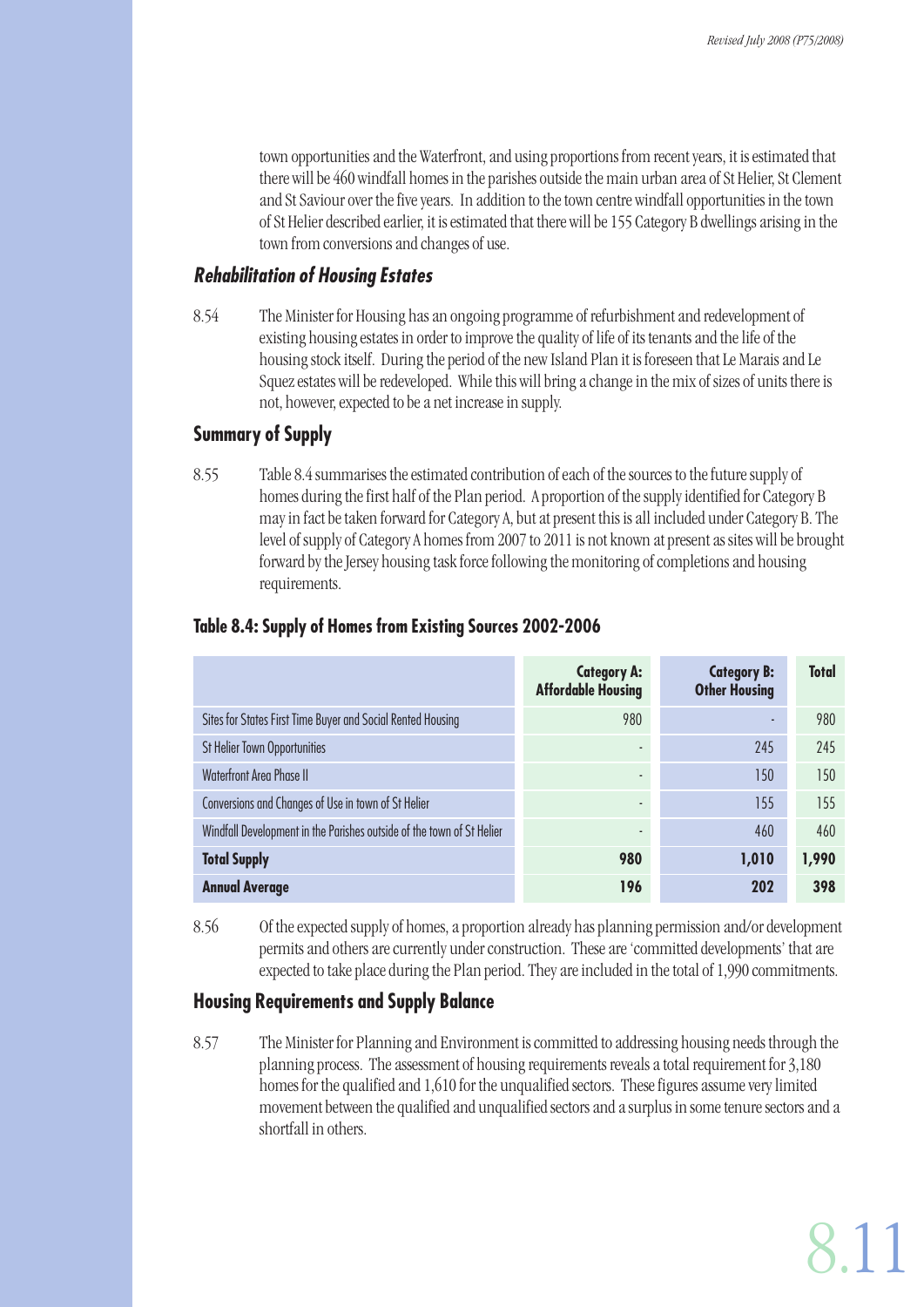- 8.58 There is an important debate to be had as to the ability of people to access particular sectors of housing and the rôle of housing qualifications. Potentially, considerable elements of the requirements could be met through policy changes and fiscal measures. It would not be an efficient use of the scarce land and other resources of the Island to address all of the shortfalls by the provision of new housing units when there are, in some tenure sectors, anticipated to be large surpluses of existing units but they cannot be taken up by those in need.
- 8.59 The Minister for Planning and Environment intends to provide sufficient land and opportunities to provide for 90% of the 3,180 requirement as estimated for the qualified sector. It is therefore intended that sites for 2,860 additional homes will be provided over the first half of the Plan period.
- 8.60 It is assumed that the remaining requirements, in particular those for the unqualified sector, will be provided through increased availability of private lodgings within the existing building stock and through the normal day-to-day development process, including new-build, conversions and changes of use. Moreover, ongoing discussions on the population and housing regulations may result in facilitating greater transfer between tenures and other means at the disposal of the States as part of an overall housing strategy. To put this assumption into context, almost all of the private lodging shortfall for the unqualified sector could be met by the private rental sector, if residents were able to access and afford this type of accommodation. In addition, it should again be emphasised that the identified housing requirements are a 'worse case' estimation for the 200 net in-migration scenario.
- 8.61 Given that the existing sources are likely to release some 1,990 dwellings, meeting the requirement for 2,860 dwellings means releasing land for some 870 additional dwellings over and above the existing supply in five years. This equates to an average annual development rate of 572 dwellings – well above the average rate achieved over the period of the 1987 Island Plan (353 per year). This is, however, necessary if the aim of the States of Jersey (and of the Island Plan) of providing adequate homes for all residents is to be realised. Adequate housing is a basic human need. Not to respond to the evidence of need would result in Island residents continuing to be disadvantaged by lack of access to appropriate and affordable housing.
- 8.62 Figure 8.1 illustrates the main components of housing supply and requirements as discussed in the preceding sections.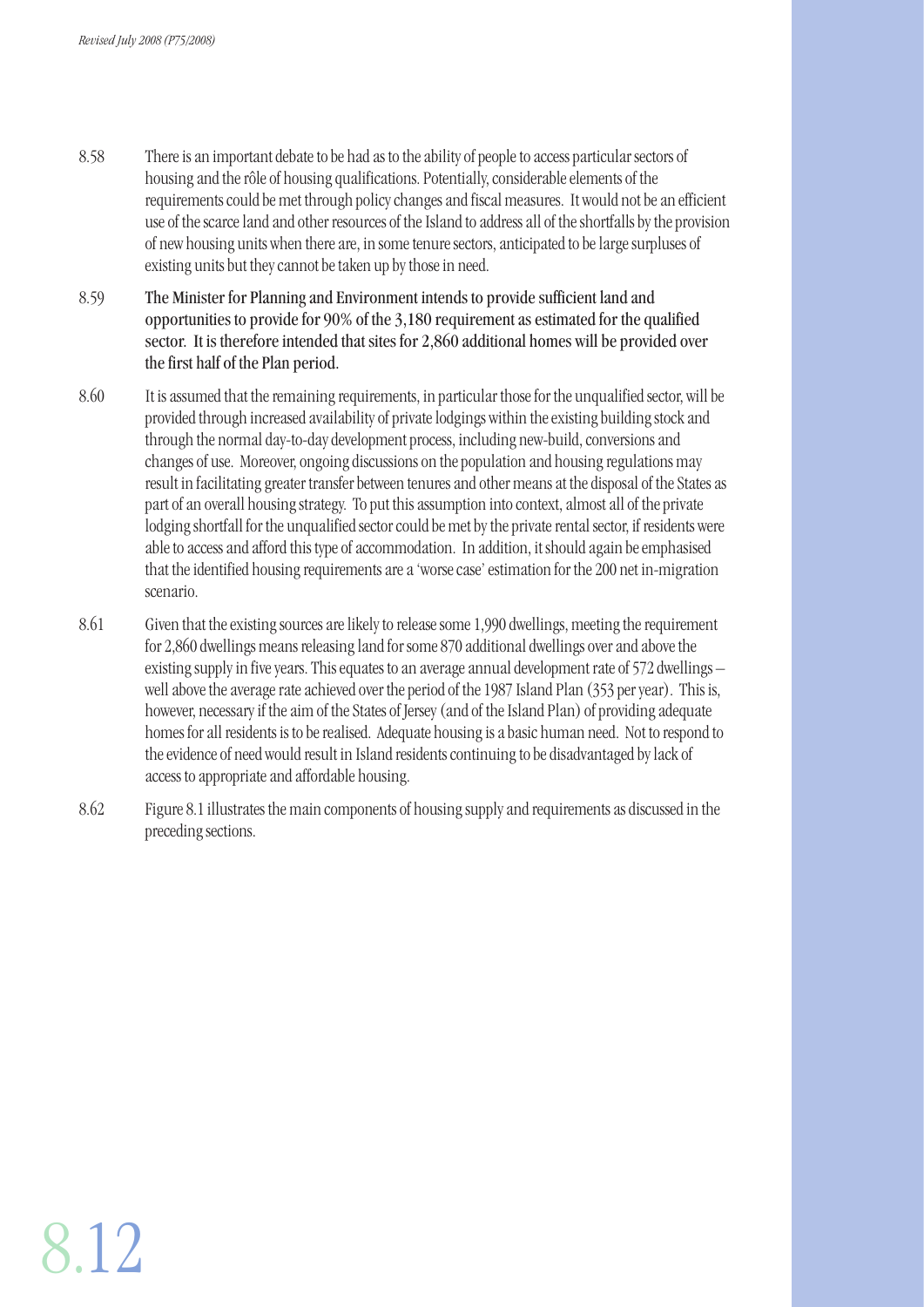#### **Figure 8.1 Housing Requirements and Supply**

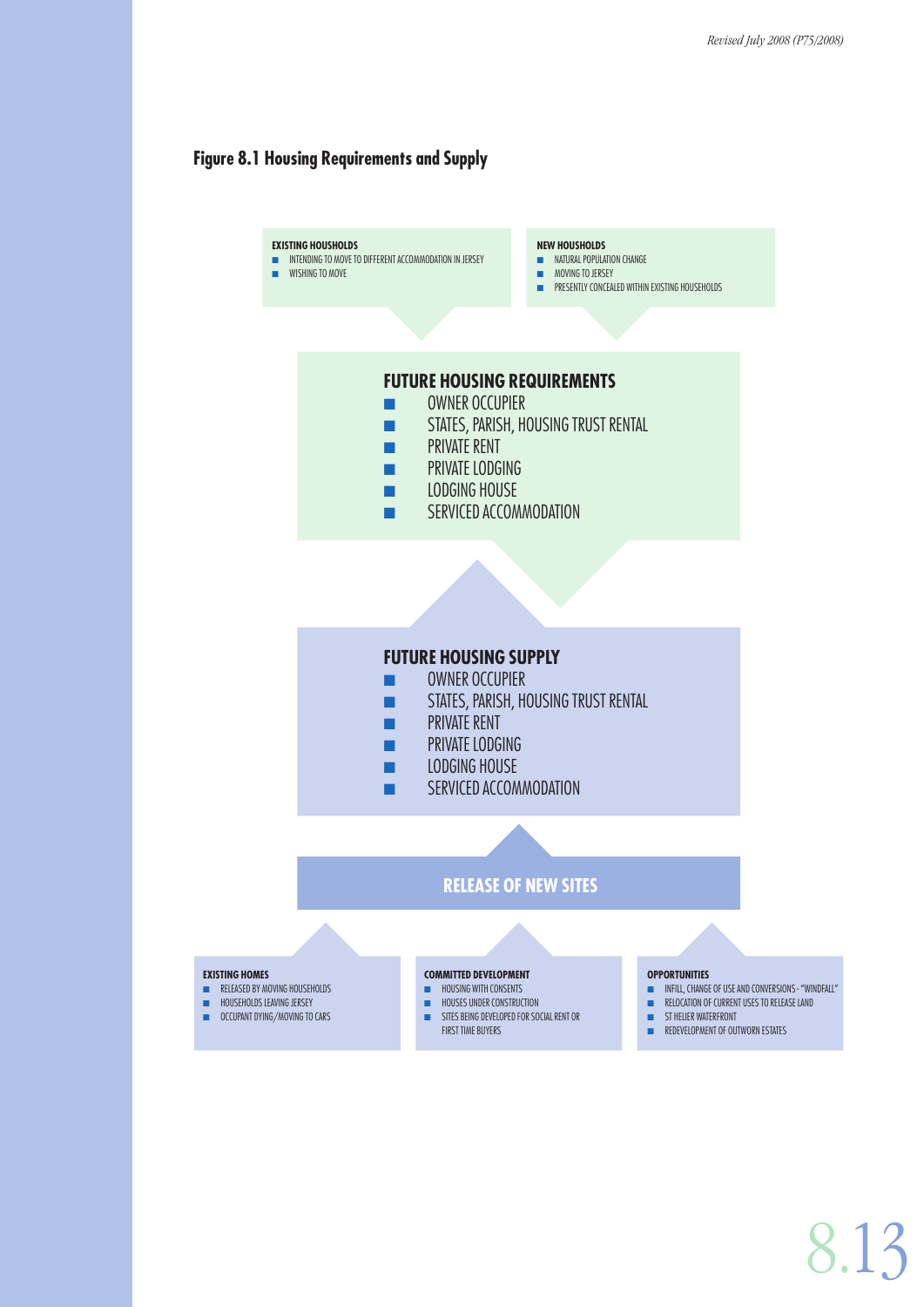# **POLICIES AND PROPOSALS**

#### **Provision of Homes**

- 8.63 The aim of the new Island Plan is to make provision for sufficient land and opportunities to meet, as far as possible, the anticipated requirements for homes over the Plan period. It also intends to assist in providing an appropriate balance between the different categories of housing, as well as parish location, type and size of site.
- 8.64 The Minister for Planning and Environment has decided, based on the estimation of requirements, that provision should be made for 2,860 homes over the first five years of the Plan period. This includes 1,990 from existing sources and a further 870 from sites zoned within the policies of the new Island Plan. This includes sites recommended for zoning and a balance that will be met from sites being further considered that will be subject to public consultation.
- 8.65 The 1987 Island Plan zoned land for Category A housing. Land was not zoned for Category B housing because there was considered to be more than sufficient opportunities for developments to take place through the normal development process. Over the fifteen years of the 1987 Island Plan, 5,650 dwellings have been completed, of which 57% are Category B homes. The new Island Plan again only includes the zoning of land for Category A – social rented (including sheltered housing) and first time buyer homes. A greater proportion of all requirements are planned to be developed as Category A homes in the new Island Plan to provide for identified needs – 65% of provision for Category A and 35% for Category B.
- 8.66 The definition of Category A housing has been extended, in 2008, in order to enable the zoning of land to enable the provision of lifelong homes (for people over 55), to buy and for social rent, designed to accommodate both 'fit' and 'less able' people over the age of 55, in a socially supportive and stimulating environment which enables them to live independently for as long as possible in their own home.
- 8.67 It is anticipated that there is sufficient capacity within the designated built-up area to accommodate requirements for Category B homes, through infill development as well as conversions and redevelopments. This is essential to assist movement within the housing market. Ensuring sufficient opportunities for Category B homes should also result in a higher proportion of all new homes being 'affordable' and thus accessible to more Island households.

# **POLICY H1 - PROVISION OF HOMES**

The Minister for Planning and Environment will make provision for sufficient land and opportunities to meet the requirements for homes over the Plan period.

The Plan allows for 2,860 homes to be built over the first five years of the Plan period of which 1,850 will be for Category A homes and 1,010 will be for Category B homes. Land will be re-zoned to ensure that sufficient land is available to meet the requirements for Category A homes in the first five years to 2006.

Developers of sites designated in the Plan specifically for the construction of Category A housing in Policy H2, will be required by the Minister for Planning and Environment to provide first-time buyer homes or lifelong homes (for people over 55) to buy, and social rented homes and/or Jersey Homebuy housing, in such proportions as the Minister shall determine, having regard to the most recent available evidence on housing need and housing supply in the respective proportions of 55% and 45% of the total number of dwellings provided on each site, or where the social rent proportion is greater than 45%, in order to ensure that the identified needs for housing are met.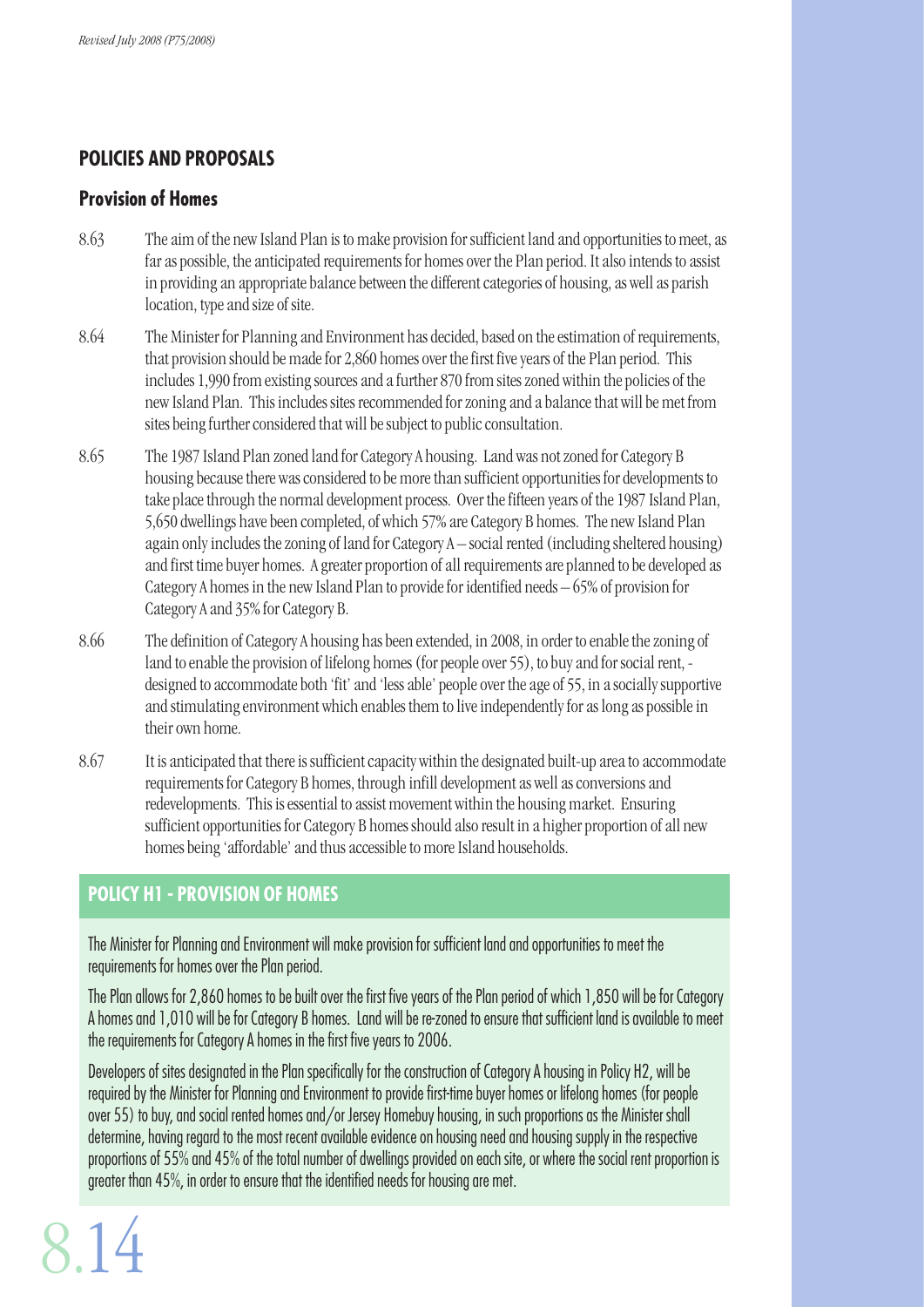# **Sites to be Zoned for Category A Housing**

- 8.68 The assessment of the likely supply of housing from already zoned sites, conversions, changes of use and windfalls within the built-up area has identified an anticipated provision of 1,990 homes from 2002 to 2006. In order to meet the requirement for 2,860 homes, there is a need for land to be provided for an additional 870 dwellings during the years 2002 to 2006.
- 8.69 During the Island Plan Review, in total some 280 sites were put forward for consideration. These included sites submitted by land owners and interested parties for consideration and other sites were identified by WS Atkins during the Review as potential sites. The sites were systematically evaluated to determine which would best meet the new Island Plan Spatial Strategy and therefore should be zoned for housing. The evaluation process involved the use of criteria to assess the relative merits of each site, based on the Spatial Strategy. This led to the identification of fifteen sites put to the public for consideration in the Island Plan Consultation Draft.
- 8.70 The Committee considered written representations made to the sites included in the Island Plan Consultation Draft as well as the views of the Independent Reviewer. Additional sites were submitted by members of the public or developers in representations. A review and evaluation of all potential sites was undertaken in December 2001 to arrive at the sites proposed for zoning or safeguarding in the Final Draft Island Plan 2002. Throughout the Island Plan Review process a consistent three stage evaluation method has been used to shortlist sites. The three stages are detailed below.

# **Stage One: Degree of Integration with the Built-up Area**

- 8.71 Sites have been firstly reviewed to assess the degree to which they can be integrated with the existing built-up area. The aim is to ensure that new housing sites form a cohesive part of existing communities and do not encroach unduly into the countryside. Sites have then been graded according to the following settlement hierarchy:
	- $\blacksquare$  within the town of St Helier (including the contiguous built-up areas of First Tower, St Saviour and St Clement);
	- on the edge of, and can be integrated into, the built-up area of the town of St Helier;
	- $\blacksquare$  within an urban or key rural settlement;
	- on the edge of, and can be integrated into, an urban or key rural settlement; or
	- within a small rural settlement or small built-up area.
- 8.72 Sites that fall outside all the categories were excluded at this first stage as not meeting the objectives of the Spatial Strategy and therefore not representing sustainable development.

# **Stage Two: Evaluation against other Strategy Criteria**

- 8.73 In the second stage, the shorter list of sites was evaluated against a series of criteria related to the efficiency of land use, accessibility, environmental impacts and constraints and implementation.
	- Efficiency of land use  $-$  Sites have been assessed according to whether they use land efficiently. Sites involving making use of land and buildings that have previously been developed have been rated in preference to those which involve taking greenfield or agricultural land. Sites which are vacant or derelict have been given precedence over sites in current use and both types over open land or agricultural land.
	- Accessibility Accessibility has been measured by the ability to gain access to key facilities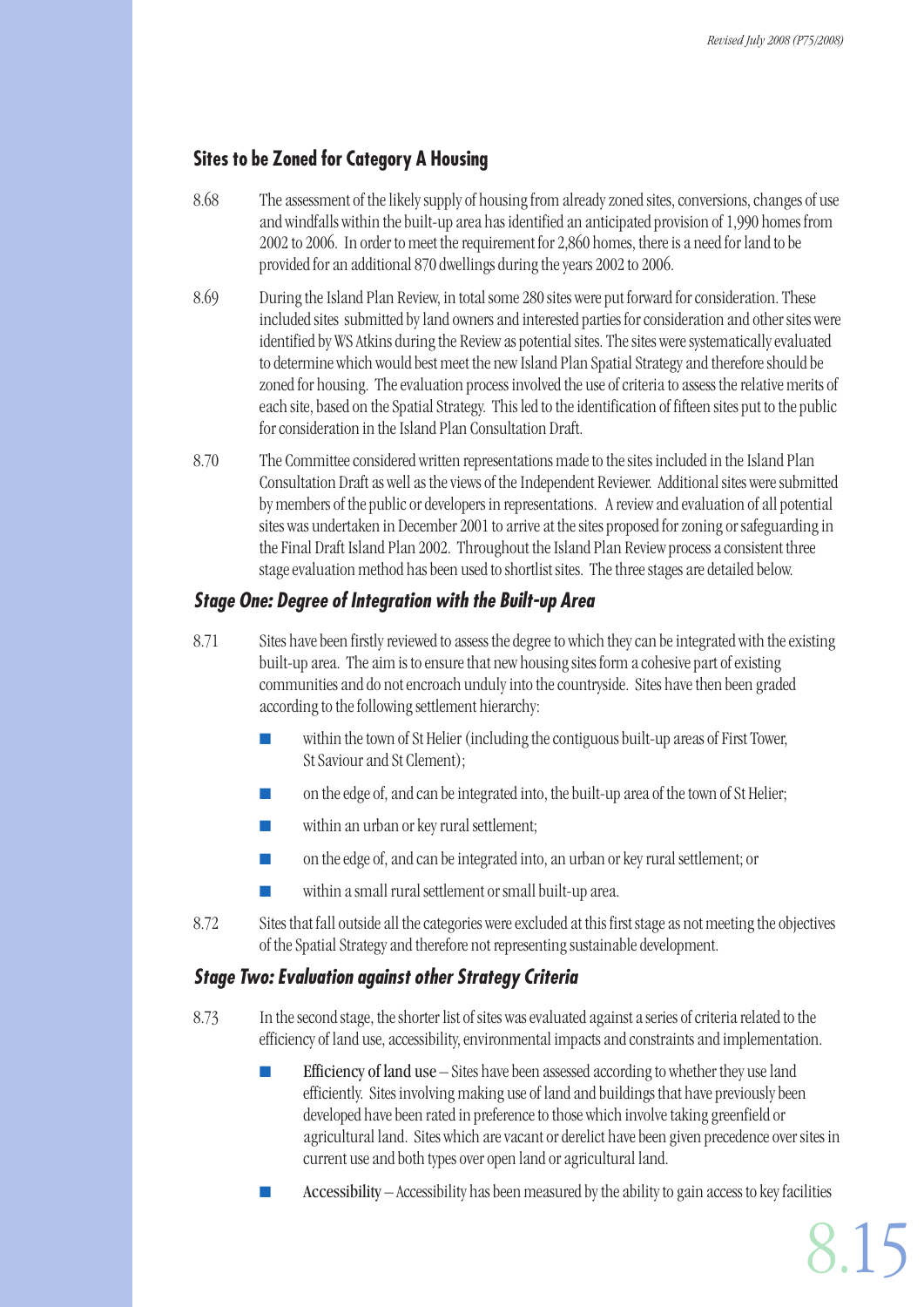(a primary school, local shop and bus route). Sites located in areas with opportunities for using travel modes other than the car have been rated more highly than those without.

- Minimising environmental impacts Sites within countryside character areas of very high and high value have been generally avoided (Zone of Outstanding Character and Green Zone), as have developments that would be visually prominent in the landscape. Sites that could bring environmental benefits have been viewed favourably.
- Constraints and implementation Sites that are least constrained by physical issues such as access and drainage, and will be the most efficient to develop, have been viewed favourably as have sites that bring opportunities for wider community benefits.
- 8.74 The evaluation process has enabled the sieving out of unsuitable sites, leaving a range of sites with future potential. The next stage involved subjecting the shortlist of suitable sites to a more detailed review and site appraisal to identify which sites would best meet the Island's housing needs. A number of sites were deemed to be suitable sites for infill development to meet the anticipated opportunities within the built-up area. The remaining sites were assessed in order to determine whether they could realistically be brought forward for development within the first five years of the Plan.

#### **Stage Three: Balance of Development**

8.75 The third stage of the process has involved trying to achieve a balanced approach to development between Island communities from the sites included in the final list. This has been based on an assessment of the appropriate overall level of development in each settlement or part of the built-up area.

# **Short-listed Sites**

8.16

- 8.76 There are eleven sites recommended for zoning for housing in the first five years of the Plan. The sites are described in the following paragraphs, generally in size order, not in order of any preference or priority. The theoretical yield of homes from each site has been estimated based upon 10% of the site being public open space and the remaining area being developed at an average of 70 habitable rooms to the acre. The theoretical potential yields have then been estimated based on an average split of housing types according to the overall requirements for different sizes of dwellings identified in the Housing Requirements Study (as discussed in paragraph 8.28).
- 8.77 The figures are only an indication of yield per site, because the mix of size and type of homes will be determined through the development brief process for each site, including the need for sheltered homes. In particular, this will include assessment of the implications for schools (depending on the mix of housing) as well as transport and drainage requirements.

#### *(1) Fields 848, 851, 853 and 854, Bel Royal, St Lawrence*

8.78 This site comprises 9.5 acres (21.4 vergées) of land including fields 848, 851 and part of fields 853 and 854. The northern part of the site is overgrown and disused and would be mainly retained as a landscape buffer to the development. The remainder is agricultural land. The site could accommodate approximately 97 homes with 1.5 acres (3.4 vergées) of public open space/landscape area as part of the development. The site lies to the south of St Peter's Valley Road, close to community, educational and shopping facilities in Sandybrook, Beaumont and Bel Royal. The development of the site could bring forward community facilities and form a logical extension to the built-up area of Beaumont and Bel Royal.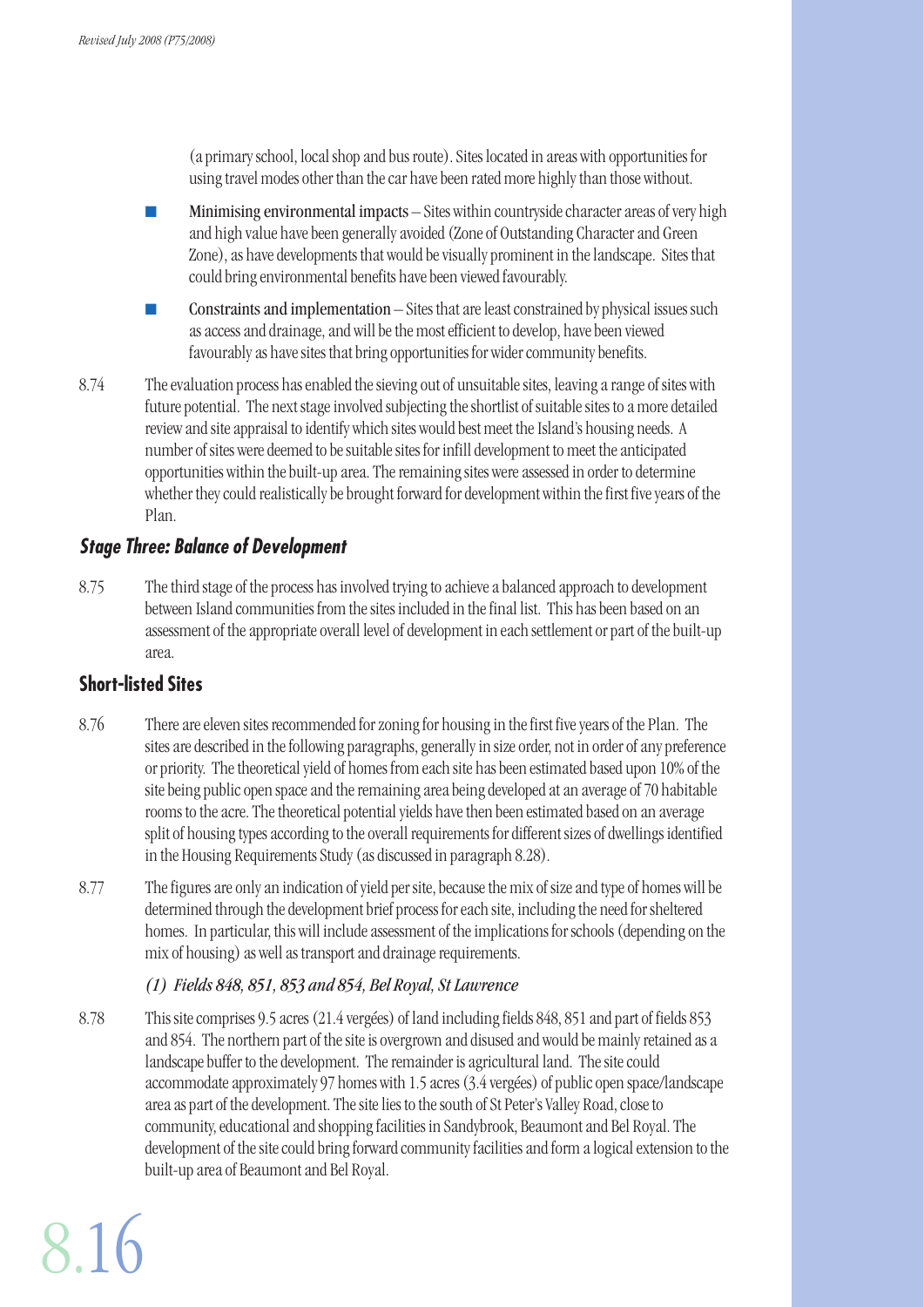- 8.79 The Marais de St Pierre (to the south and west of the site) is an important open space, of community, landscape and possible ecological value. The development of the site for housing provides the opportunity to improve public access to the area. It would form a significant public amenity area at the heart of the Bel Royal and Beaumont communities with potential to make use of the sites' natural drainage to create a wetland and lake area. The public amenity area is integral to the housing development and the housing must not take place without the wider benefits being achieved for the community.
- 8.80 There is likely to be a need for flood relief measures as part of the scheme, such as a pumping station or attenuation tanks. An ecological assessment should also be undertaken to identify any constraints. The site could have direct access from a new junction with the A11, St Peter's Valley Road. The Bel Royal area, however, suffers from traffic problems and inadequate pedestrian routes. As part of the development of the site, improvements should be made to routes alongside and away from the site, towards Bel Royal Primary School, as well as provision of an appropriate junction to access the site. The site is adjacent to Le Perquage and thus has strong pedestrian links to the coast. A cycle route could also be provided, linking to the coastal route.

#### *(2) Field 1218, Mont a l'Abbé, St Helier*

- 8.81 Field 1218 encompasses 10.1 acres (22.7 vergées) of agricultural land. It is bounded to the west and east by residential areas, to the south by Mont a L'Abbé cemetery and to the north by Field 1219, which is safeguarded for future educational use.
- 8.82 Despite the site's elevation, it is well enclosed and visually would have limited impact beyond the adjacent properties. The site provides an opportunity to integrate housing into the urban fringe landscape. It is ideally located close to educational facilities and within walking and cycling distance of the town centre. There is potential to provide a footpath and cycle link to the town through the site, benefiting the wider area. Access to the site for vehicles is achievable from New St John's Road, north of the junction with Tower Road.
- 8.83 Potentially the site could yield 91 dwellings with 1.5 acres (3.4 vergées) of open space provided as a park for residents of the site and the surrounding area. As part of the development, the owners are also seeking provision of self-catering holiday accommodation to the rear of Uplands Hotel and there is potential to provide land to extend the cemeteries.

# *(3) Fields 203, part 204 and 252, Rue de Jambart, St Clement*

8.84 Fields 203, 204 and 252 are located to the east of Rue de Jambart, close to the centre of the settlement of St Clement. The land, which totals 5.3 acres (11.9 vergées), is in agricultural use. The site could provide approximately 75 homes and 0.5 acres (1.1 vergées) of public open space. Land to the east comprises extensive glasshouses and to the west and north are existing residential properties. Access onto Rue de Jambart would not be acceptable given the poor visibility at the junction with the inner St Clement's road to the north. The development of the site, however, could provide the opportunity to construct a new link road from Rue de Jambart to the St Clement Inner Road to access the development and also improve the traffic situation in the settlement. Alternatively, depending on the outcome of the development brief, the site could have an access from the Inner Road to the development but no through route to Rue de Jambart.

#### *(4) Extension to Hodge Nurseries, Fields 89, 89A, 90, 92A, 93, St Clement*

8.85 The site comprises a group of fields in agricultural use, totalling 5.4 acres (12.2 vergées). It is adjoined by Le Marais Estate to the west, and housing to the south. The landscape of the site is urban fringe in character. The site could provide approximately 71 homes and 0.4 acres (0.9 vergées) of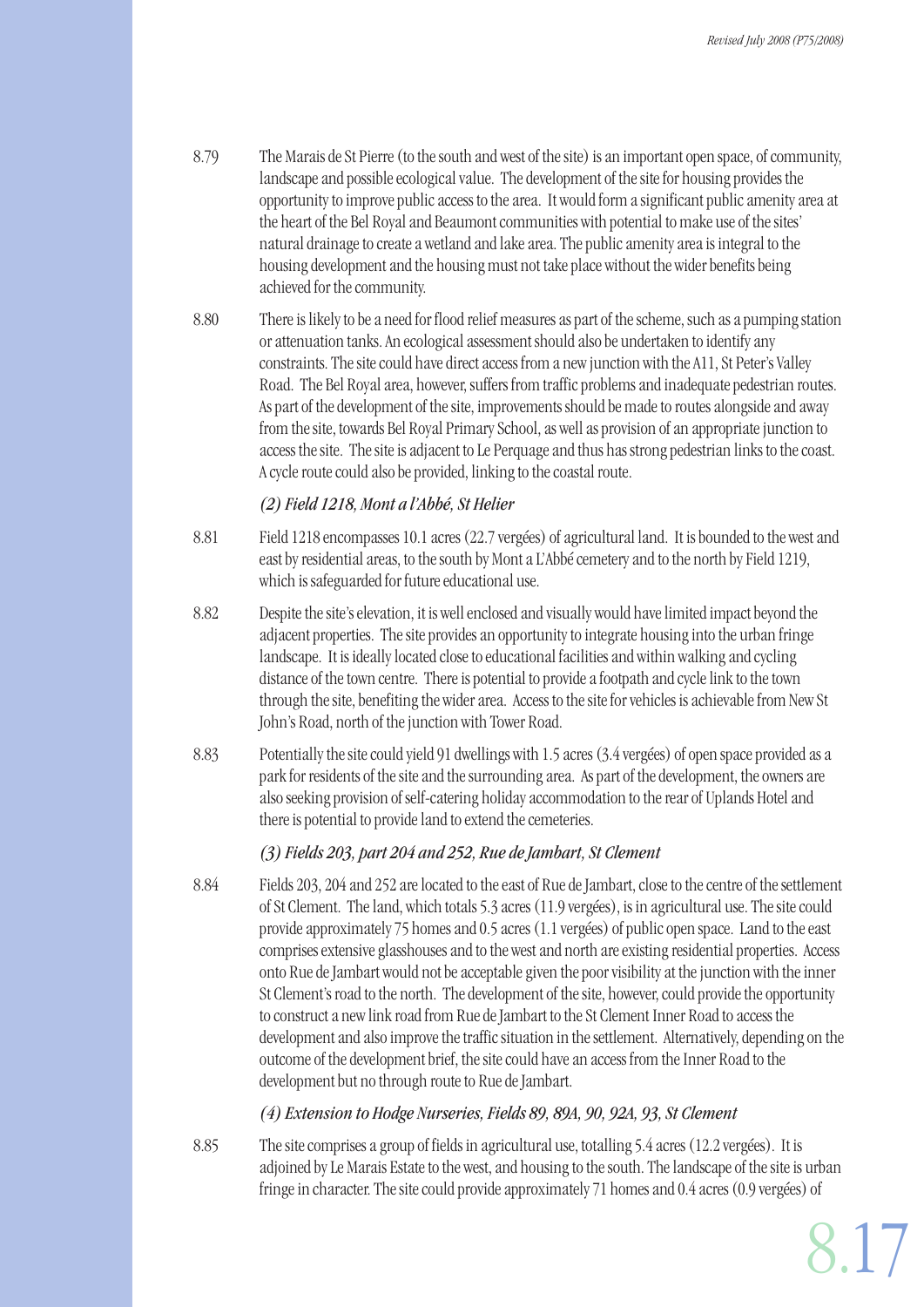public open space. On the east side, Field 94 and the glasshouses of Hodge Nurseries are under development for first time buyer housing.

8.86 The site is located in relatively close proximity to shops, schools and other community facilities and the coastal bus route. Re-development of Le Marais Estate will present an opportunity to provide access and linkages into the site and allow it to be fully integrated with the surrounding area.

#### *(5) Fields 181, 182 and 183, La Route de la Pointe, St Peter*

8.87 The site comprises 4.8 acres (10.8 vergées), in agricultural use, adjoined by housing on three sides and open land to the north. It could provide approximately 68 homes and 0.4 acres (0.9 vergées) of public open space. The site is raised slightly above the level of the road and is visible from the north, but otherwise well enclosed. It represents a logical extension to the village of St Peter, a key rural settlement with a good range of facilities and services. The site is within close proximity of the primary school and local shopping centre. It is partly located within the Noise Zone 3 boundary of the airport, which would mean that the development design would need to ensure an adequate level of protection against noise (see Policy TT33).

#### *(6) Fields 786 and 787, La Rue des Cosnets, St Ouen*

8.88 The site encompasses 3.0 acres (6.8 vergées) including a large area of derelict glasshouses and has a frontage to La Rue des Cosnets. It could provide approximately 43 homes and 0.3 acres (0.8 vergées) of public open space. The land is flat and centrally located in this small rural settlement, immediately to the south of the playing fields for the primary school. The surrounding area is flat and the development would require a landscape buffer to protect the rural character of land to the east.

# *(7) Field 690A, Maufant, St Martin*

8.89 The 2.7 acre (6.1 vergées) site is well located on the edge of the existing estate development at Maufant and would be a logical completion of the existing built-up area. The land slopes steadily northwards and is open to view from the surrounding country lanes to the south and east although it is largely enclosed by existing development and established hedgerows. The site could provide approximately 38 homes, with vehicular access to sectors of the development from three possible locations to minimise the impact on any one adjacent area. It also presents an opportunity to provide much needed public open space, linking through to the area of open space at the northern end of Les Parquets. The site would require a landscape buffer to the east to maintain the rural ambience of the adjacent country lanes and development should be sited on the lower slopes of the field.

#### *(8) Fields 190, 191 and 192, La Rue de la Sergenté, St Brelade*

8.90 The site comprises 1.9 acres (4.3 vergées) of land surrounded by housing and commercial development on three sides. It is in close proximity to La Moye Primary School. It could provide approximately 27 homes and 0.2 acres (0.5 vergées) of public open space. The site is low lying and of limited value for arable farming. Access can be achieved directly from La Rue de la Sergenté and, being close to La Route Orange, the site is well served by bus services.

#### *(9) Field 40, La Rue de Maupertuis, St Clement*

8.18

8.91 Field 40 is a narrow, overgrown field to the east of housing development at Le Squez. Although there is open farmland to the north and east, the site has a strong landscape boundary that would screen development. It is within easy walking distance of Le Squez Primary School. The site comprises 1.6 acres (3.6 vergées) and could provide approximately 25 homes.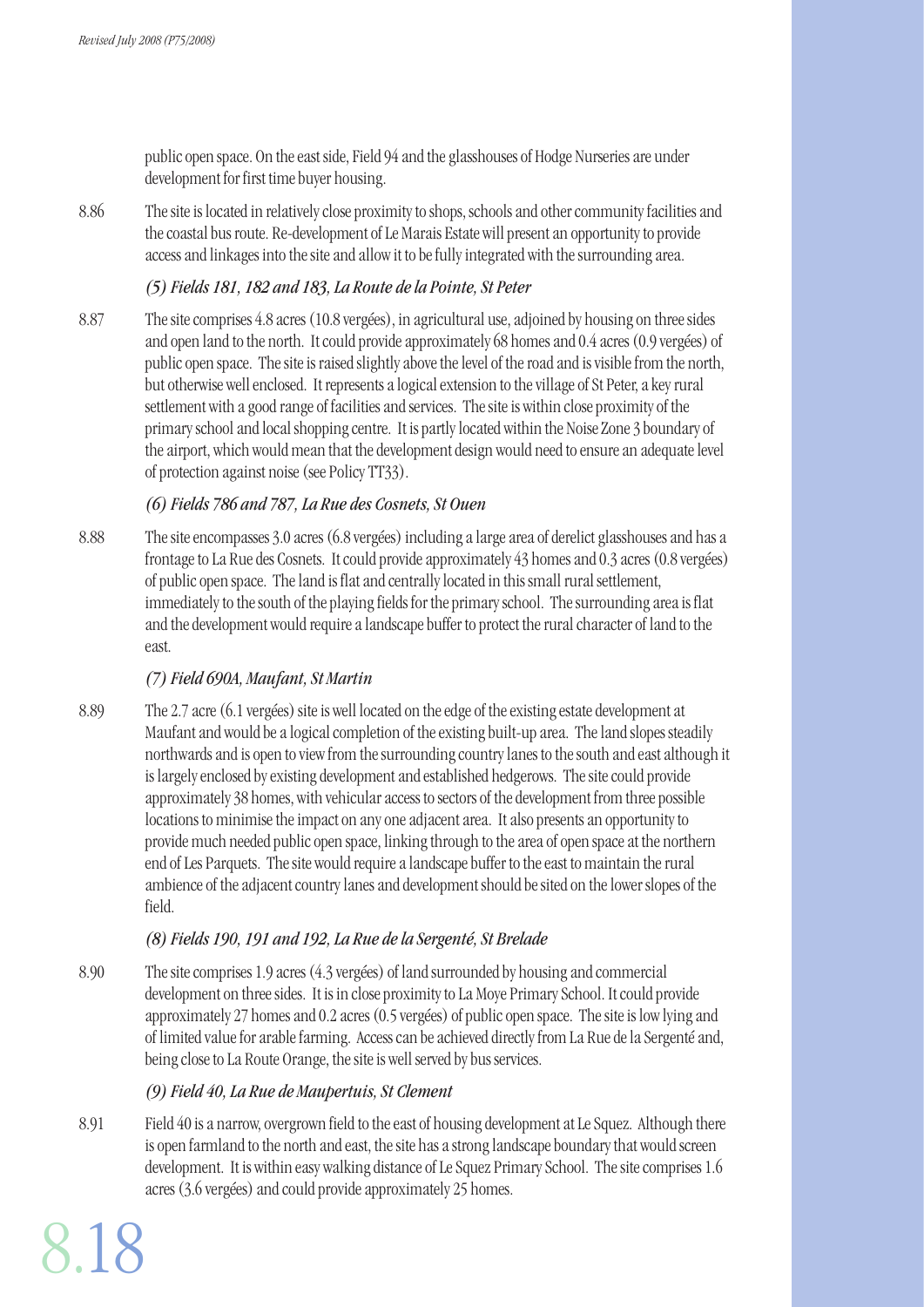#### *(10) Field 873, Bel Royal, St Lawrence*

8.92 Field 873 is a 0.9 acre (2 vergées) overgrown field of poor agricultural value. It could provide approximately 14 homes. It is bounded by housing development on two sides and an estate access road to the west. There are a number of community facilities within walking distance of the site, including Bel Royal School. Access to the site could be achieved from La Rue de Haut on the northern side of the site. The road is narrow and partly one way, but this is not expected to cause problems given the low number of dwellings that the site would yield and that this is the only site proposed for development in the vicinity.

#### *(11) Field 1370, La Rue de Mon Sejour, St Helier*

- 8.93 Field 1370 is a small flat agricultural field of 0.7 acres (1.6 vergées) immediately adjacent to the Highfield Estate. It is in a small built-up area, generally not considered suited to additional development, but this is balanced by being within cycling distance of St Helier and close to a main bus route. Development on the site would be visible from the south, but is otherwise a logical extension of the existing estate, potentially providing 11 homes.
- 8.94 The eleven sites together comprise 45.9 acres (103.3 vergées) of land and could yield approximately 560 dwellings.

# **Sites Rezoned in P/75/2008**

- 8.95 In order to contribute to meeting the requirements for Category A housing, and particularly the need and demand for dwellings for older people (over 55), from 2008 until the adoption of the new Island Plan, a further eight sites comprising a total of approximately 26 acres/ 58.5 vergées, are zoned for Category A housing at the following locations.
- 8.96 An estimated dwelling yield is given for each site. This has been produced as a theoretical yield derived from a desktop study to indicate the potential scale of development on each site. These yields are, therefore, entirely indicative and do not represent a maximum or minimum developable yield for each site, but rather give an indication of the scale of development that is likely to be achievable. Any subsequent development proposal, which will remain to be the subject of a formal planning application to be assessed against a development brief, will need to demonstrate that the estimated yield is achievable and appropriate and an efficient use of land.

#### *(12) Fields 516, 516A, 517 and 518, St. Saviour*

- 8.97 The site presently comprises approximately 27¼ vergées of agricultural land located opposite Grainville playing fields on St. Saviour's Hill and has access to good public transport and is in walking distance to shops at Five Oaks and Bagatelle. This site is a logical extension of the built-up area and the proximity to amenities and facilities makes it appropriate for older persons' homes.
- 8.98 Preliminary proposals have suggested that the development of this large site could take the form of a mixed tenure retirement village with a potential yield of approximately 98 open market and 80 social rent lifelong dwellings (for people over 55). It has been suggested that up to thirty of the social rent lifelong dwellings will be ceded by the developer to the Parish.
- 8.99 Proposals have suggested that the development of the site could also provide for a 75-bed residential care and dementia home, guardian accommodation, indoor and outdoor recreational facilities, shop, surgery, car parking and amenity space. A public car park to relieve potential on-street parking in Chasse Brunet and amenity open space will also be provided as part of the development. The amenities and facilities provided by the developer will be managed by a non profit making professional organisation and available to all residents.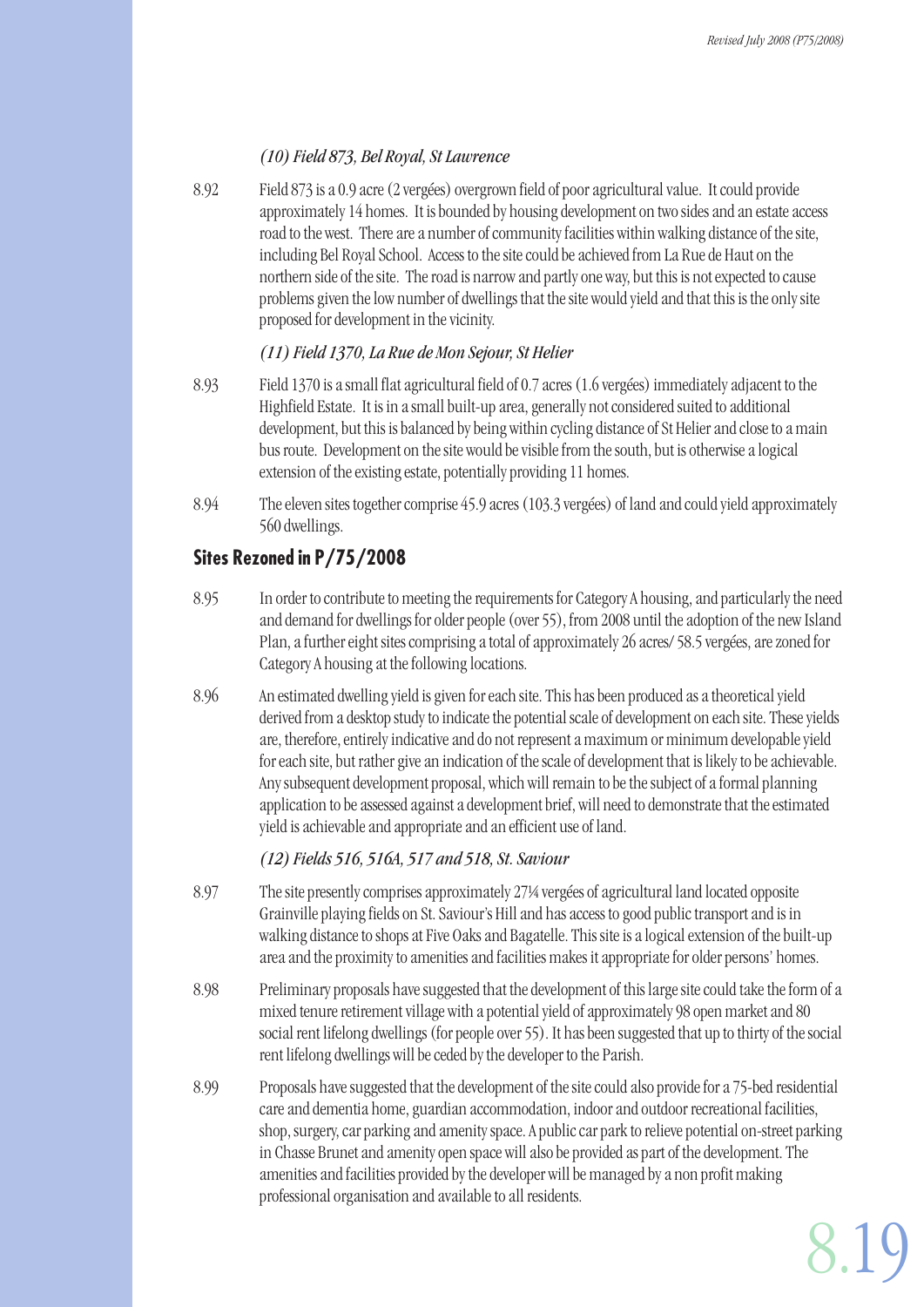8.100 This type of development will have no impact on schools and traffic impact can be reasonably managed. The site is large enough to incorporate a significant area of open space.

#### *(13) Field 274, La Lourderie, St. Clement*

- 8.101 This is a 'brown field' site which comprises a number of redundant glasshouses on approximately 5½ vergées. The site is located near La Rocque, is contiguous with the existing built-up area, is on a good bus route and is in walking distance to shops at Pontac.
- 8.102 It is considered that this site could accommodate a mix of approximately 34 lifelong dwellings for older people (over 55).

#### *(14) Field 605, St. John*

- 8.103 The site comprises approximately 2½ vergées of agricultural land. The site is located near the centre of St. John's Village and is in easy walking distance of all the village amenities and facilities, and is a short walk to the Parish Hall, St. John's Primary School and the recreation centre.
- 8.104 It could accommodate a mix of approximately 16 lifelong dwellings for older people (over 55).

#### *(15) Fields 561 and 562, St. Mary*

- 8.105 This is a 'brown field' site which comprises a number of redundant glasshouses on a site area of approximately 5½ vergées. The site is located to the south of St. Mary's Village and is in walking distance of the village amenities and facilities. There is also capacity at St. Mary's primary school to cater for children living in first-time buyer homes.
- 8.106 The site could accommodate 33 dwellings, providing a mix of first-time buyer, open market lifelong dwellings for the over-55s and lifelong dwellings for social rent.

#### *(16) Land north east of Maison St. Brelade*

- 8.107 The site comprises 2¾ vergées of uncultivated land. The site is located at Maison St. Brelade and in easy walking distance of the bus stop and a range of shops at Quennevais Precinct and the amenities and facilities at Les Quennevais recreation area.
- 8.108 This site could accommodate an extension to Maison St. Brelade providing approximately 8 units of accommodation.

#### *(17) Field 148, Rue des Maltières, Grouville*

- 8.109 The site is an infill development of land between Clos des Maltières and residential properties fronting Rue des Maltières and Rue Horman. It comprises approximately 4 vergées. The south east part of the site is adjacent to Grouville marsh and should be retained in its natural state. It benefits from a field access to Rue Horman, which could enable a direct pedestrian route to Gorey Village.
- 8.110 The site could accommodate approximately 20 lifelong dwellings for the Parish of Grouville, the development of which would be undertaken by the Gouray Lodge Charitable Trust.

#### *(18) Fields 818 and part of Field 873, Trinity*

- 8.111 The site presently comprises approximately 1¾ vergées of agricultural land. The site is a logical extension to the existing Parish sheltered homes and is in easy walking distance to the post office, pub, church and youth centre.
- 8.112 The site could accommodate approximately 12 lifelong dwellings for social rent.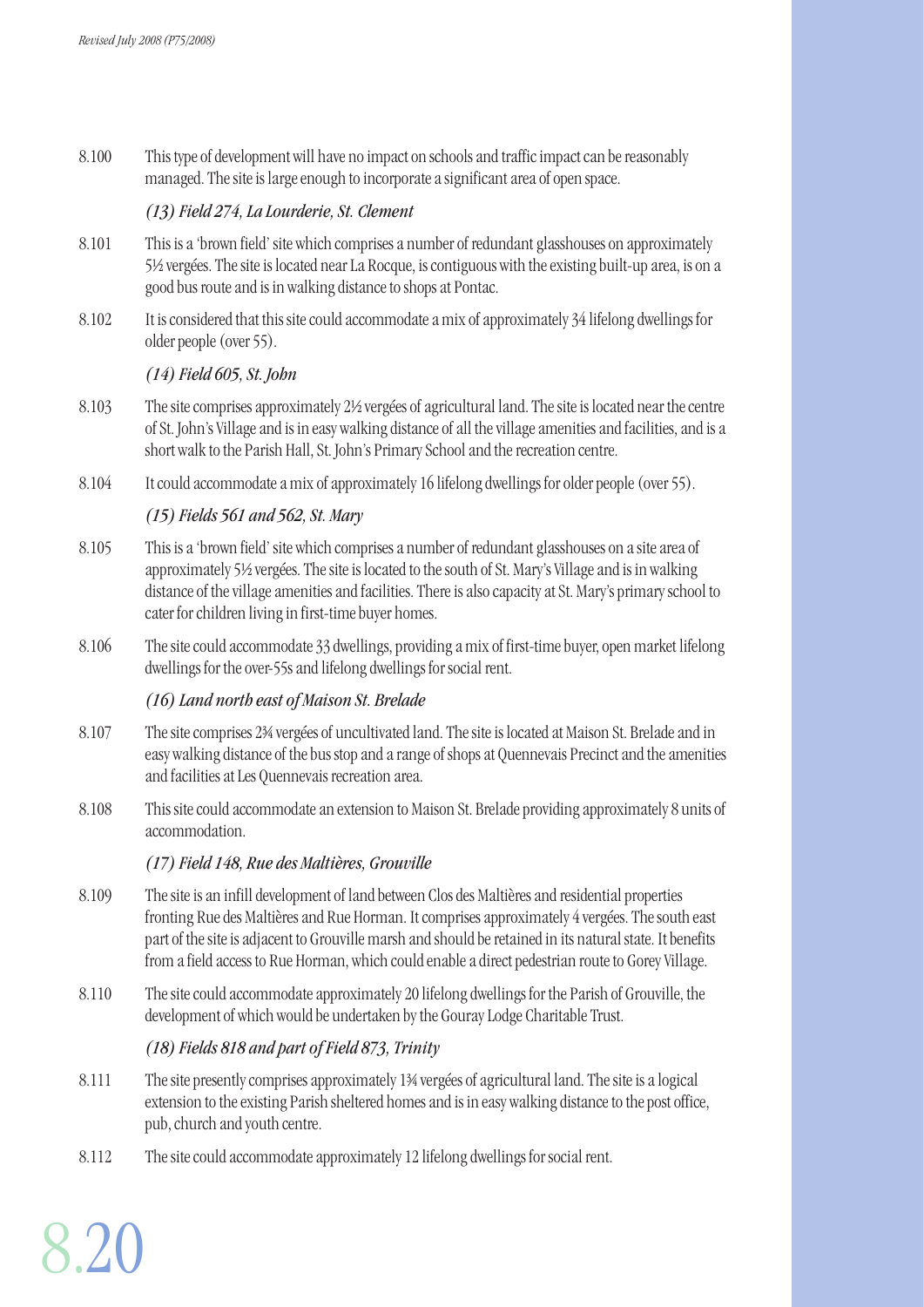8.2

#### *(19) Field 578, Trinity*

- 8.113 The site presently comprises approximately 9¼ vergées of agricultural land. The site is in a prominent and elevated position, located opposite the existing Parish sheltered homes and is in easy walking distance to the post office, pub, church and youth centre. There is also adequate capacity at Trinity primary school to cater for children living in the first-time buyer homes.
- 8.114 The site could accommodate approximately 36 homes, providing a mix of first-time buyer and onebedroom lifelong dwellings for social rent."

# **POLICY H2 - SITES TO BE ZONED FOR CATEGORY A HOUSING**

In order to contribute to meeting the requirements for Category A housing for the first five years of the Plan from 2002 to the end of 2006, sites comprising a total of 45.9 acres/ approximately 103.3 vergées of land, will be zoned for Category A housing at the following locations, as shown on the Island Proposals Map:

- 1. Fields 848, 851, 853 and 854, Bel Royal, St Lawrence (9.5 acres/ 21.4 vergées);
- 2. Field 1218, Mont a l'Abbé, St Helier (10.1 acres/ 22.7 vergées);
- 3. Fields 203, part 204 and 252, St Clement (5.3 acres/11.9 vergées);
- 4. Extension to Hodge Nurseries, Fields 89, 89A, 90, 92A, 93, St Clement (5.4 acres/12.1 vergées);
- 5. Fields 181, 182 and 183, La Route de la Pointe, St Peter (4.8 acres/ 10.8 vergées);
- 6. Fields 786 and 787, La Rue des Cosnets, St Ouen (3 acres/ 6.8 vergées);
- 7. Field 690A, Maufant, St Martin (2.7 acres/ 6.1 vergées);
- 8. Fields 190, 191 and 192, La Rue de la Sergente, St Brelade (1.9 acres/ 4.3 vergées);
- 9. Field 40, La Rue de Maupertuis, St Clement (1.6 acres/ 3.6 vergées);
- 10. Field 873, Bel Royal, St Lawrence (0.9 acres/ 2.0 vergées); and
- 11. Field 1370, La Rue de Mon Sejour, St Helier (0.7 acres/ 1.6 vergées).

Within the sites, planning applications will be invited for a mix of social rented and first time buyer dwellings.

In order to contribute to meeting the requirements for Category A housing, and particularly the need and demand for dwellings for older people (over 55), from 2008 until the adoption of the new Island Plan, eight sites comprising a total of approximately 26 acres/58.5 vergées, will be zoned for Category A housing at the following locations, as shown on the revised Island Proposals Map;

- 12. Fields 516, 516A, 517 and 518, St. Saviour (12 acres/ 27.25 vergées);
- 13. Field 274, St. Clement (2.5 acres/5.5 vergées);
- 14. Field 605, St. John (1 acre/2.5 vergées);
- 15. Field 561 and 562, St. Mary (2.5 acres/5.5 vergées);
- 16. Land north of Maison St. Brelade, St. Brelade (1.25 acres/ 2.75 vergées);
- 17. Field 148, Rue des Maltières, Grouville (1.75 acres/ 4 vergées);
- 18. Field 818 and part of Field 873, Trinity (0.75 acres/ 1.75 vergées);
- 19. Field 578, Trinity (4 acres/9.25 vergées).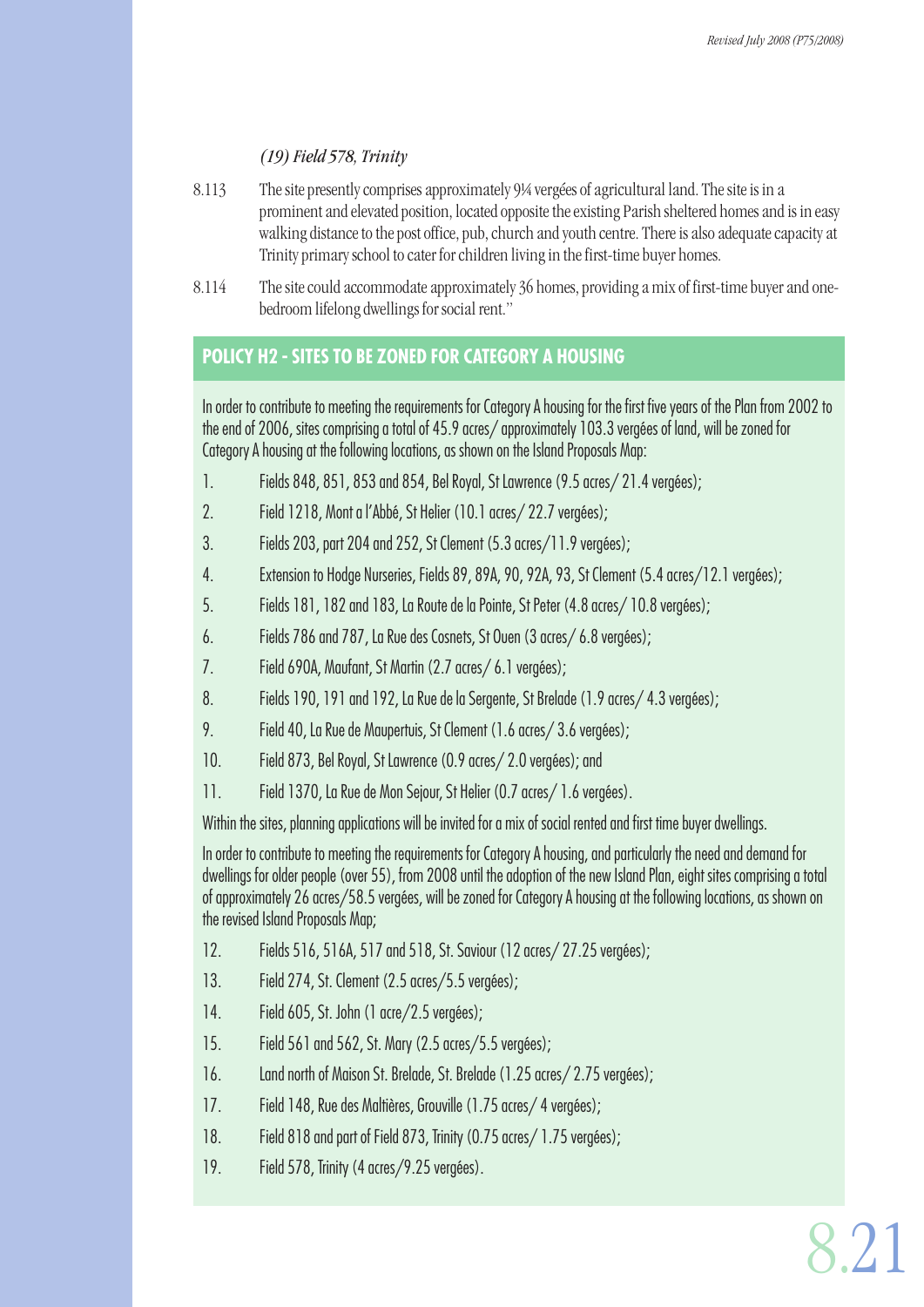# **POLICY H2 - SITES TO BE ZONED FOR CATEGORY A HOUSING**

Within these eight sites, planning applications will be invited for a mix of first-time buyer dwellings or lifelong homes (for people over 55) to buy and social rented lifelong homes (for people over 55) in accord with the purposes for which they have been zoned.

Development permission will not be granted until a development brief (as described in Policy H6) has been approved by the Minister for Planning and Environment

# **Sites for Further Consideration for Category A Housing**

- 8.115 It is the intention of the Minister for Planning and Environment to provide a level of certainty to the development process and thus take forward all land required for housing from 2002 to 2006 as part of the Island Plan. However, the completion of the Housing Requirements Study led to a need to identify a greater area of land for zoning than that put forward in the Island Plan Consultation Draft. At the same time, the Minister carefully considered representations made in response to the Consultation Draft and removed three sites from the proposed zoning (fields at Patier Road, St Saviour, Field 865, Bel Royal and Field 81, St Clement) and amended the status of another to 'safeguarded' (Field 145, St Clement).
- 8.116 A second phase evaluation of sites was undertaken and a further eleven possible sites identified to meet the remaining shortfall. Bringing forward these eleven sites for zoning requires public consultation. The Minister decided that it would not be possible to undertake this with integrity and within the constraints of the current Island Plan Review programme and would not enable the Final Draft Island Plan to be debated by the States during 2002. The necessity and priority given to producing a new Island Plan in this timeframe is addressed in Section One – Introduction. In particular, not to have an approved Island Plan in 2002 would jeopardise the bringing forward of the sites in Policy H2 for development to meet urgent housing needs.
- 8.117 Consequently, the new Island Plan includes a list of eleven sites that are considered to meet the Spatial Strategy of the Island Plan but require public consultation to confirm their acceptability. Five further possible housing sites were brought forward in the Island Plan debate. These were accepted as amendments to the Plan by the States. In so doing, the States recognised that the acceptability of these sites needed also to be the subject of public consultation.
- 8.118 All of these sites are listed in Policy H<sub>3</sub> of the new Island Plan and indicated on the Island Proposals Map. A short description of each of the original eleven possible sites identified by the Planning and Environment Minister is included in the ensuing paragraphs. The sites brought forward during the States debate are identified in paragraph 131.

#### *(1) Field 391 (part), La Longue Rue, St Martin*

8.119 The Island Plan Consultation Draft included the western part of Field 39, St Martin as a safeguarded site. Following representations, it is considered that a better form of development would arise if the eastern part was to be developed and the western part provided as a public open space or "village green", enclosed by the development. The site could have access from La Longue Rue. The development of the 2.4 acres (5.4 vergées) site could provide approximately 30 homes.

#### *(2) Field 1368, La Rue de Mon Sejour, St. Helier*

8.120 This 1.8 acre (4.1 vergées) site would be an enlargement of Site H2 (11) proposed for rezoning and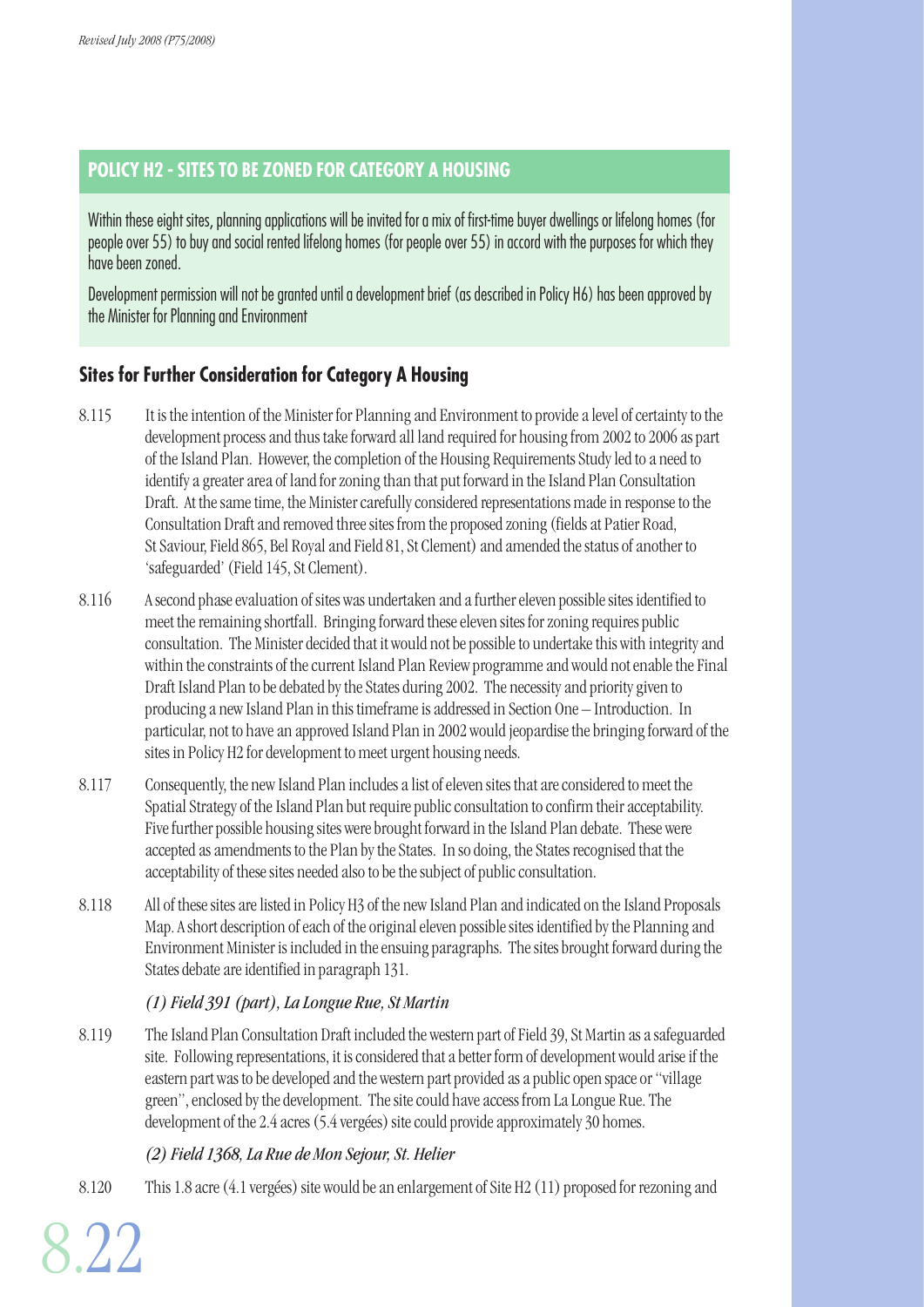could provide an additional 14 homes. It is a square grassed field lying to the south east of Field 1370, as included in Policy H2.

#### *(3) Field 812A, Bagot Manor Farm, St. Saviour.*

8.121 Field 812A is a 1.1 acre (2.5 vergées) grass field with polythene tunnels lying to the north of the site at Bagot Manor Farm which was zoned for housing in 1999. It could provide approximately 15 homes. Access to the existing proposed development is to be direct from La Route de Longueville and this could also serve Field 812A to the rear.

#### *(4) Fields 413, 415, 415A and 470, Five Oaks, St. Saviour*

8.122 This site of 5.8 acres (13.1 vergées) comprises two open fields to the north of dense housing development at Five Oaks. Access to the site could be direct from La Grande Route de St Martin. There is potential to develop half of the site area for housing and provide open space on the remainder to serve the new development as well as the housing area to the south. With sensitive planning and landscaping it could improve the amenities for existing residents in the area, as well as provide a softer edge to the urban area. Developing half of the site would provide approximately 41 homes.

#### *(5) Field 139, Les Quennevais, St. Brelade*

8.123 Field 139, St Brelade comprises 2.3 acres (5.2 vergées) of land used for grazing horses, enclosed by residential development on three sides. There is a local shop directly opposite the site. It could provide approximately 29 homes. Access could be from La Petite Route des Mielles. The site slopes down to the east and would best suit low rise development to ensure that it does not interfere unduly with views out of the built-up area. It could be a suitable site for sheltered homes, having access to a wide range of shops and facilities in Red Houses, depending on the requirements for sheltered homes.

#### *(6) Field 525, La Rue de la Mare Ballam, St. John*

8.124 Field 525 is a large flat field of 1.9 acres (4.3 vergées) in arable use on the south side of St John's Village. There is a modern housing development on the north side of the site and a boundary of mature trees on the south side. The site could provide approximately 14 homes as well as land (0.8 acres) for an extension to facilities at St John's Primary School. A pedestrian route could be achieved through the school site and thereby to other village shops and services. Access for vehicles would be from La Rue de la Mare Ballam.

#### *(7) Field 76B, La Vallette, Gorey, Grouville*

8.125 The site comprises 2.1 acres (4.7 vergées) and is occupied by glasshouses. It was recently put forward by commercial glasshouse growers in the 'Fuel Purchasing Co-operative' as part of their proposed 'managed exit policy'. The site lies on the western edge of Gorey village at the foot of the escarpment and is very close to a good range of community services and facilities. Access could be from La Rue Horman. The site could provide approximately 27 homes.

#### *(8) The Channel TV site and Field 1248, La Pouquelaye, St. Helier*

8.126 The site comprises a field in arable use to the rear of the land occupied by Channel TV and offices (within the existing built up area) and the undeveloped part of the Channel TV site. Field 1248 is well enclosed by a tree boundary to the east and could form a logical new urban edge. The undeveloped part of the Channel TV site is open and grassed. The frontage of the site is to La Pouquelaye. The site is within walking distance of La Pouquelaye Primary School, Haute Vallée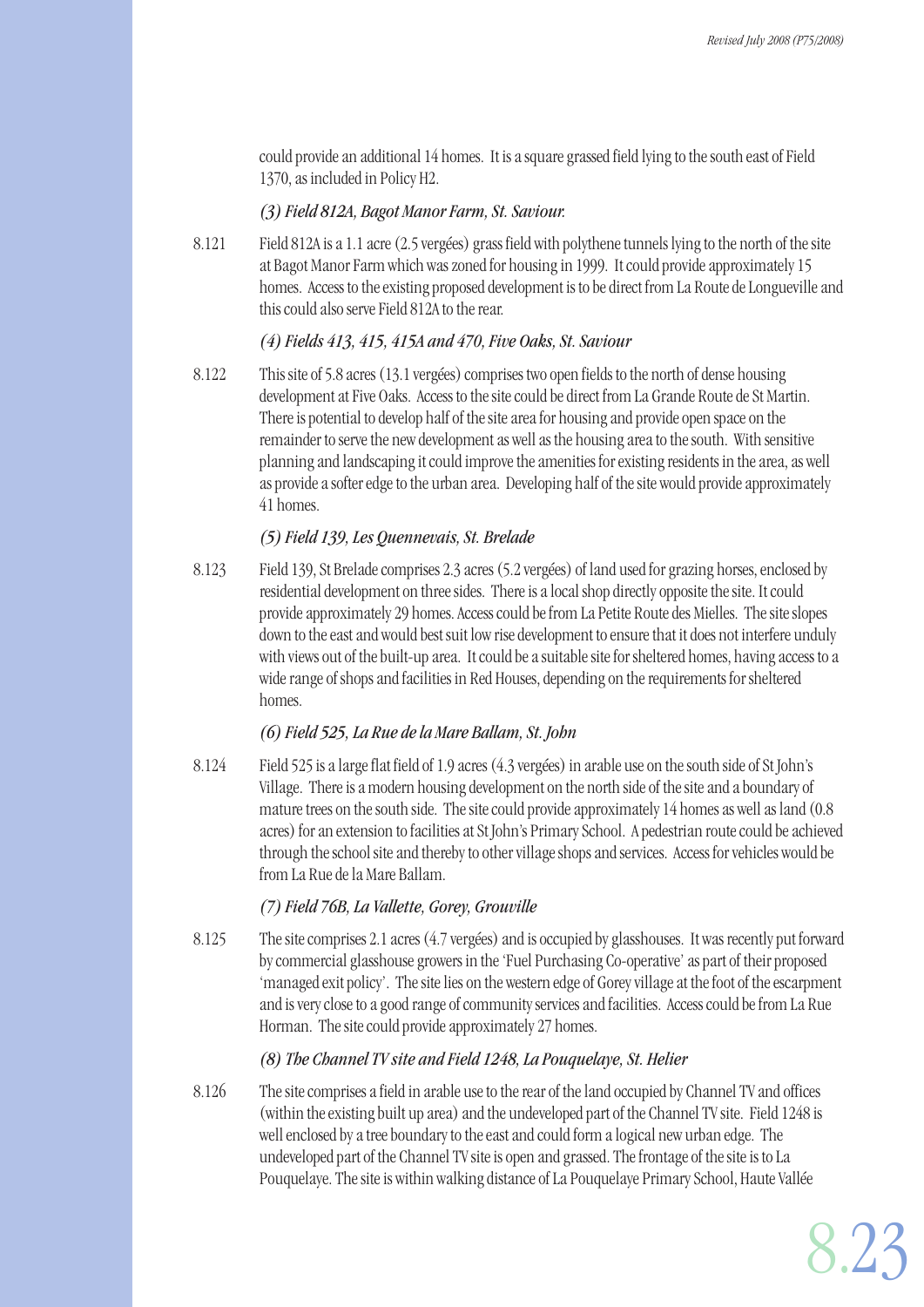Secondary School, a local shop and bus route into St Helier. The remainder of the Channel TV site is the subject of separate development proposals. The site, which comprises 5.6 acres/ 12.6 vergées could provide for approximately 71 homes. An access will need to be provided from La Pouquelaye.

#### *(9) Field 402, La Grande Route de Faldouet, St. Martin*

8.127 Field 402 is 1.5 acres (3.4 vergées) in size and is adjacent to La Grande Route de Faldouet, St Martin. It is a small field well enclosed by mature trees with a shed/ workshop on the northern part of the site. There are houses adjacent to the east side of the site. The site was identified in the St Martin's Village Plan as a possible future Category A site. The development of the site (including the part with a workshop building) could provide approximately 22 homes.

#### *(10) Fields 890 and 888, La Rue Cappelain, St. Peter*

8.128 The two fields comprise 1.2 acres (2.7 vergées) of land mainly used for grazing. Field 888 is almost completely enclosed by low density development. While there are no facilities in this small settlement, it is well located close to the main traffic and public transport route between Beaumont and Les Quennevais. It would suit a small, relatively low density development and could accommodate approximately 17 homes.

#### *(11) Field 410, La Rue des Buttes, St. Martin.*

- 8.129 Field 410 lies to the south of the Roman Catholic Church, off La Rue des Buttes, St Martin. It is a large flat field of 1.7 acres (3.8 vergées) in grass, facing south. The site is adjoined by the lane and properties on the west side and the cemetery to the east. There is an opportunity to provide a car park for the Catholic Church on the northern part of the site. The site could provide approximately 24 homes.
- 8.130 The rezoning of all of the eleven sites would yield approximately 313 dwellings, which with commitments and sites included in Policy H2, would achieve 2,863 homes compared to the requirement of 2,860.
- 8.131 The States of Jersey have also decided to give further consideration to the following sites for Category A housing purposes:

*(12) Field 633, La Verte Rue, St Peter;* 

*(13) Field 1341A, Le Mont de la Trinité, St Helier ;* 

*(14) Land to the east of Field 729, Le Fonds de Longueville, Grouville;* 

*(15) Field 423, Le Mont de la Mare Ste. Catherine, St Martin ;* 

*(16) Field 1551 and 1552 Westmount Road, St Helier.* 

# **Status of Other Sites**

- 8.132 A number of sites which were put forward in the Island Plan Consultation Draft for zoning or safeguarding are no longer included in a policy. While these sites are not favoured for development at this time, it is quite possible that they will be given further consideration as part of efforts to address housing needs in the future.
- 8.133 The sites in Policies H2 and H3 are expected to meet requirements for the first five years of the new Island Plan. It is intended that the annual monitoring and review of the Plan will measure the extent to which sites are taken up, as well as other opportunities, and will bring forward new sites for zoning as necessary within the criteria used for evaluating the initial list of sites. The Housing Land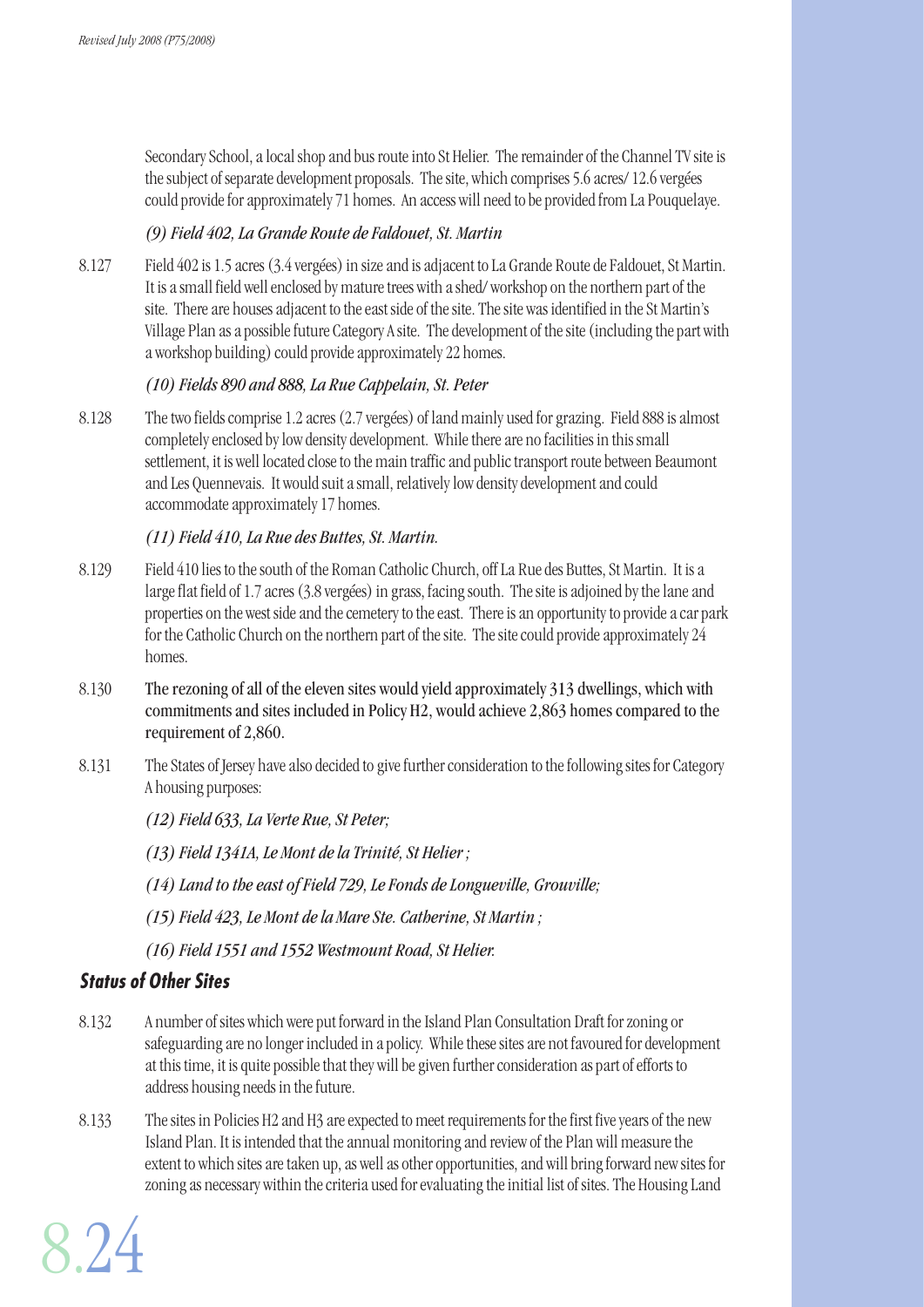Availability Review ('Planning for Homes') will continue to be undertaken on an annual basis to inform the process.

# **POLICY H3 - SITES FOR FURTHER CONSIDERATION FOR CATEGORY A HOUSING**

The Minister for Planning and Environment will bring forward additional sites for Category A dwellings following public consultation, in order to meet overall requirements for the first five years of the Plan and beyond. Sites under consideration are identified on the Island Proposals Map and are listed below:

- 1. Field 391 (part), La Longue Rue, St Martin (2.4 acres/ 5.4 vergées);
- 2 Field 1368, La Rue de Mon Sejour, St. Helier (1.8 acres/ 4.1 vergées);
- 3 Field 812A, Bagot Manor Farm, St. Saviour (1.1 acres/ 2.5 vergées);
- 4 Fields 413, 415, 415A and 470, Five Oaks, St. Saviour (5.8 acres/ 13.1 vergées);
- 5 Field 139, Les Quennevais, St. Brelade (2.3 acres/ 5.2 vergées);
- 6 Field 525, La Rue de la Mare Ballam, St. John (1.9 acres/ 4.3 vergées);
- 7 Field 76B, La Vallette, Gorey, Grouville (2.1 acres/ 4.7 vergées);
- 8 The Channel TV site and Field 1248, La Pouquelaye, St. Helier (5.6 acres/ 12.6 vergées);
- 9 Field 402, La Grande Route de Faldouet, St. Martin (1.5 acres/ 3.4 vergées);
- 10 Fields 890 and 888, La Rue Cappelain, St. Peter (1.2 acres/ 2.7 vergées);
- 11 Field 410, La Rue des Buttes, St. Martin (1.7 acres/ 3.8 vergées);
- 12 Field 633, La Verte Rue, St Peter (approximately 0.4 acres/ 1 vergée)\*;
- 13 Field 1341A, Le Mont de la Trinité, St Helier (approximately 4.8 acres/11 vergées)\*;
- 14 Land to the east of Field 729, Le Fonds de Longueville, Grouville (approximately 0.1 acres/ 0.3 vergées)\*;
- 15 Field 423, Le Mont de la Mare Ste. Catherine, St Martin (approximately 1.6 acres/ 3.5 vergées)\*;
- 16 Field 1551 and 1552 Westmount Road, St Helier (3.5 acres/ 7 vergées 32 perch)\*.

There will be a presumption against development that will prevent the future use of these sites for Category A housing.

\* possible further Category A housing sites added during States debate

# **Sites Safeguarded for Future Category A Housing Needs**

- 8.134 In addition to the sites recommended for zoning for housing in the initial five years, there are other sites that represent opportunities for development but are either not appropriate or are not likely to be developable in the first five years. The potential of these sites for meeting longer-term housing needs, however, should not be lost.
- 8.135 Included in these sites are eight that were zoned in the 1987 Island Plan and which may come to fruition in the Plan period. The opportunity for providing for Category A homes on these sites should be safeguarded.
- 8.136 The sites include ones in settlements such as St Mary, which have seen substantial recent increases in housing and it would thus not be appropriate to propose additional land in the first five years of the Plan. There are also sites in the town centre that are in States ownership or comprise uses for which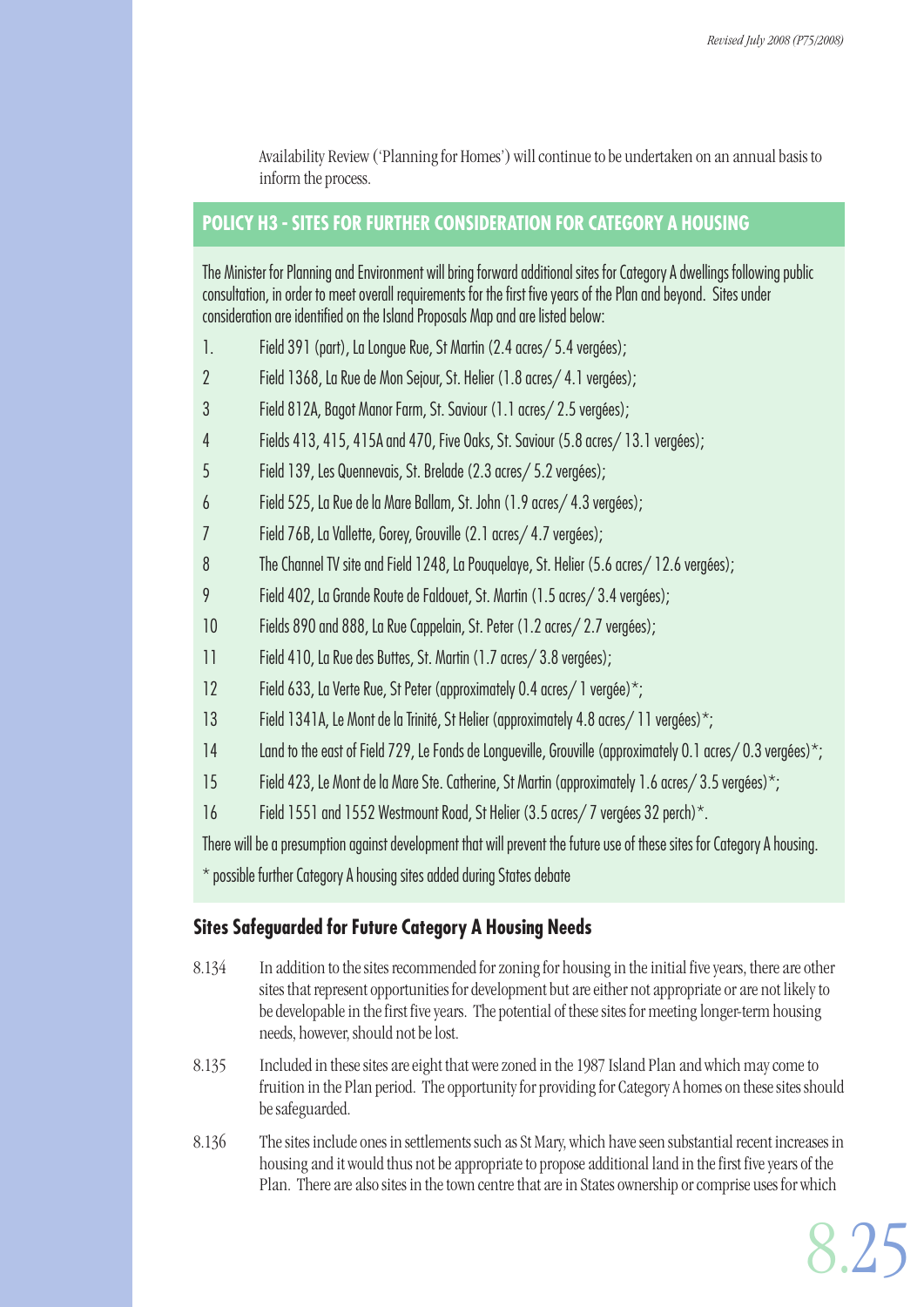relocation is sought, and on these sites there should be a presumption in favour of residential uses in the future, should they come forward for redevelopment.

- 8.137 The representations to the Island Plan Consultation Draft and subsequent review of possible sites identified additional possible sites for safeguarding. These are listed in the second part of Policy H4 but they have not yet been subject to public consultation.
- 8.138 Sites safeguarded for future housing needs will be brought forward by the Jersey Housing Task Force. Sites 11, and 13 to 20, will require a proposition for re-zoning when the need for the site is identified.

# **POLICY H4 - SITES SAFEGUARDED FOR FUTURE CATEGORY A HOUSING NEEDS**

The Minister for Planning and Environment will protect the following sites, as designated on the Island and Town Proposals Maps, in order to meet longer term housing needs for Category A homes:

- 1. Randall's Brewery Site, Savile Street, St Helier;
- 2. Jersey Brewery Site and warehouse, Ann Street, St Helier;
- 3. Planning and Public Services Offices, South Hill, St Helier;
- 4. Former Jersey College for Girls, Rouge Bouillon, St Helier;
- 5. Le Bas Social Services Site, St Saviour's Road, St Helier;
- 6. Deanery Garden, Byron Road, St Helier;
- 7. Car Park, Common Lane, St Helier;
- 8. Used Car Sales site, St Saviour's Road, St Helier;
- 9. Box Factory, Le Breton Lane, St Helier;
- 10. Car Park, Royal Crescent, Don Road, St Helier;
- 11. Field 494, rear of Midlothian Close, St Mary;
- 12. Field 145, adj. to Priory Farm, St Clement;
- 13. Field 284, La Grande Route de la Cote, St Clement;
- 14. Glass houses, La Rue de la Lourderie, St Clement;

There will be a presumption against development that would prevent the future use of these sites for Category A housing. The following sites will be the subject of public consultation and further consideration for safeguarding:

- 15. Samares Nursery, La Grande Route de St Clement, St Clement;
- 16. Field 605, La Route de Nord, St John;
- 17. Le Mourin Vineries, Les Chasse du Mourin, St Martin;
- 18. Field 114, Le Passage, Carrefour Selous, St Lawrence;
- 19. Field 1404, La Grande Route de St. Jean, Trinity;
- 20. Field 785, La Rue des Cosnets, St Ouen; and
- 21. Fields 236 and 237, La Rue de la Cimetière, St John.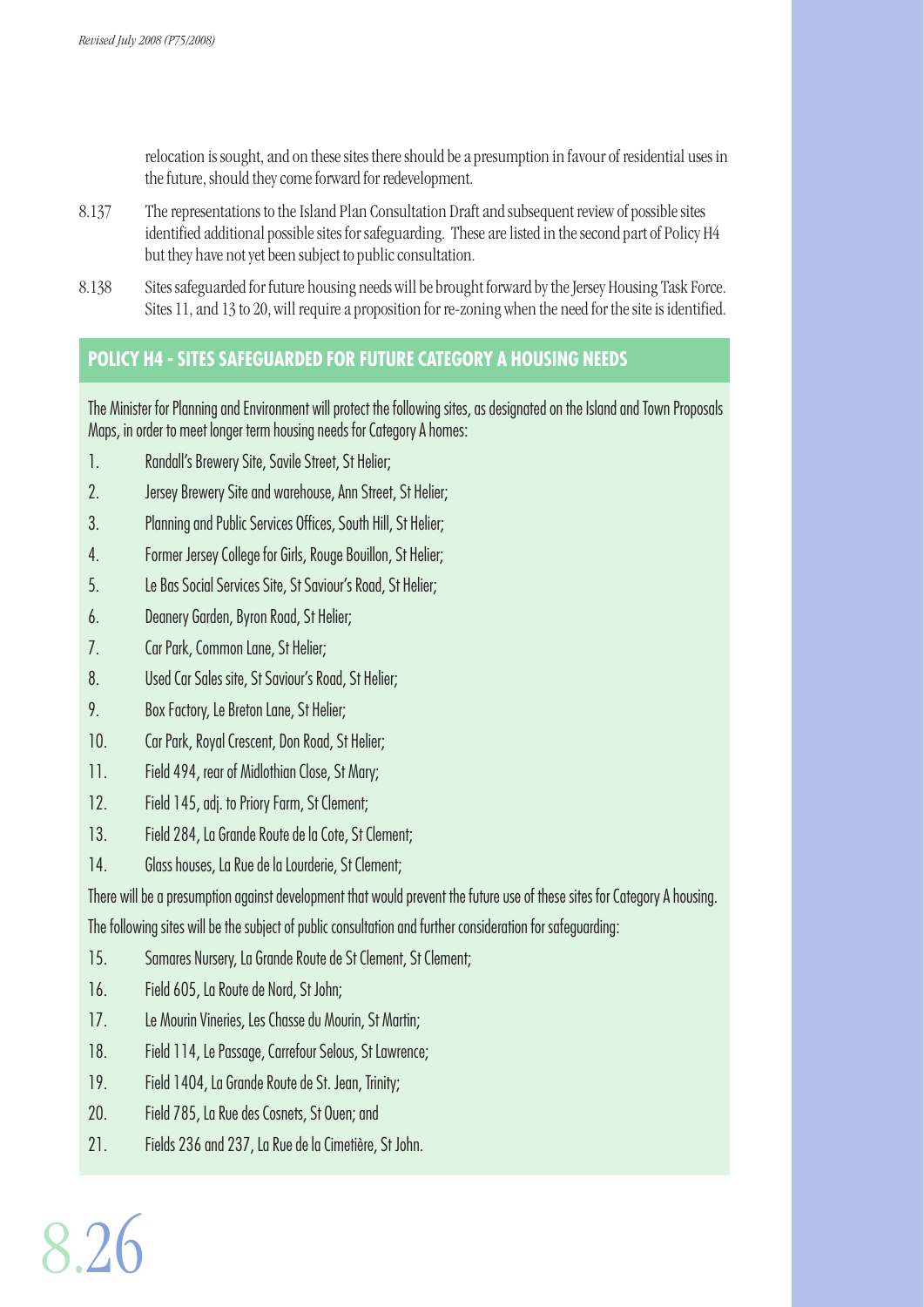# **Meeting Housing Need**

- 8.139 The Ministers' for Planning and Environment and Housing are aiming to ensure that all Island residents, including those in need of affordable or special need housing, have the opportunity of a home. Consequently, the Ministers' have sought approval from the States to ameliorate the conditions that could lead to excessive increases in prices for land subject to re-zoning for housing. The two Ministers' have stated the following objectives and their intention to achieve them:
	- (a) to ensure that new social rented housing is built and to require developers to provide homes for this purpose;
	- (b) to ensure that first-time buyers have the opportunity to buy affordable housing;
	- (c) to ensure that there is a better match between new first-time buyer housing and their occupiers by requiring allocations to be made in accordance with the Housing Minister's policies; and
	- (d) to ensure that there is a faster flow of the completion of new housing following the change in zoning of land by requiring developments to be completed in a timely manner.
- 8.140 In order to meet the objectives set out above, in the first instance, the Minister for Planning and Environment intend to secure agreements with landowners to provide homes in accordance with the site development briefs. If agreement cannot be reached or the landowner wishes to sell the sites to the States, then the Minister for Planning and Environment will seek to acquire sites. Powers to secure development through planning obligations have recently been approved by the States as an amendment to the Island Planning (Jersey) Law, 1964. Powers will also be available under the new Island Planning Law to enable acquisition, by compulsory purchase if necessary.
- 8.141 In addition to the sites proposed for zoning, there will be other opportunities arising during the Plan period to provide Category A homes where these fit with the Spatial Strategy of the Island Plan. The Housing Task Force (a collaboration between Planning and Building Services, Housing, Property Services and the Treasury) is responsible for identifying and taking forward urban sites through acquisition/agreement and this process will continue to be of importance.

# **POLICY H5 - MEETING HOUSING NEED**

Land zoned for housing will be developed through agreement with land owners/planning obligations and/or planning conditions or, where necessary, will be acquired by the States on behalf of the public, if needs be by compulsory purchase, in order to ensure that requirements for all types of Category A homes can be met.

# **Preparation of Development Briefs**

- 8.142 The sites proposed for housing in Policies H2 and H3 represent the largest development opportunities for housing over the Plan period (apart from the Waterfront area). It is important that the sites are developed in a manner that maximises their potential to contribute to the quality of life of the community. Much housing in recent years has been developed on small sites that meet the immediate requirements of residents but may not bring wider benefits in terms of infrastructure and facilities.
- 8.143 The sites proposed for zoning in the new Island Plan will provide opportunities for improved recreation, community, health, leisure and education facilities and bring cohesion to surrounding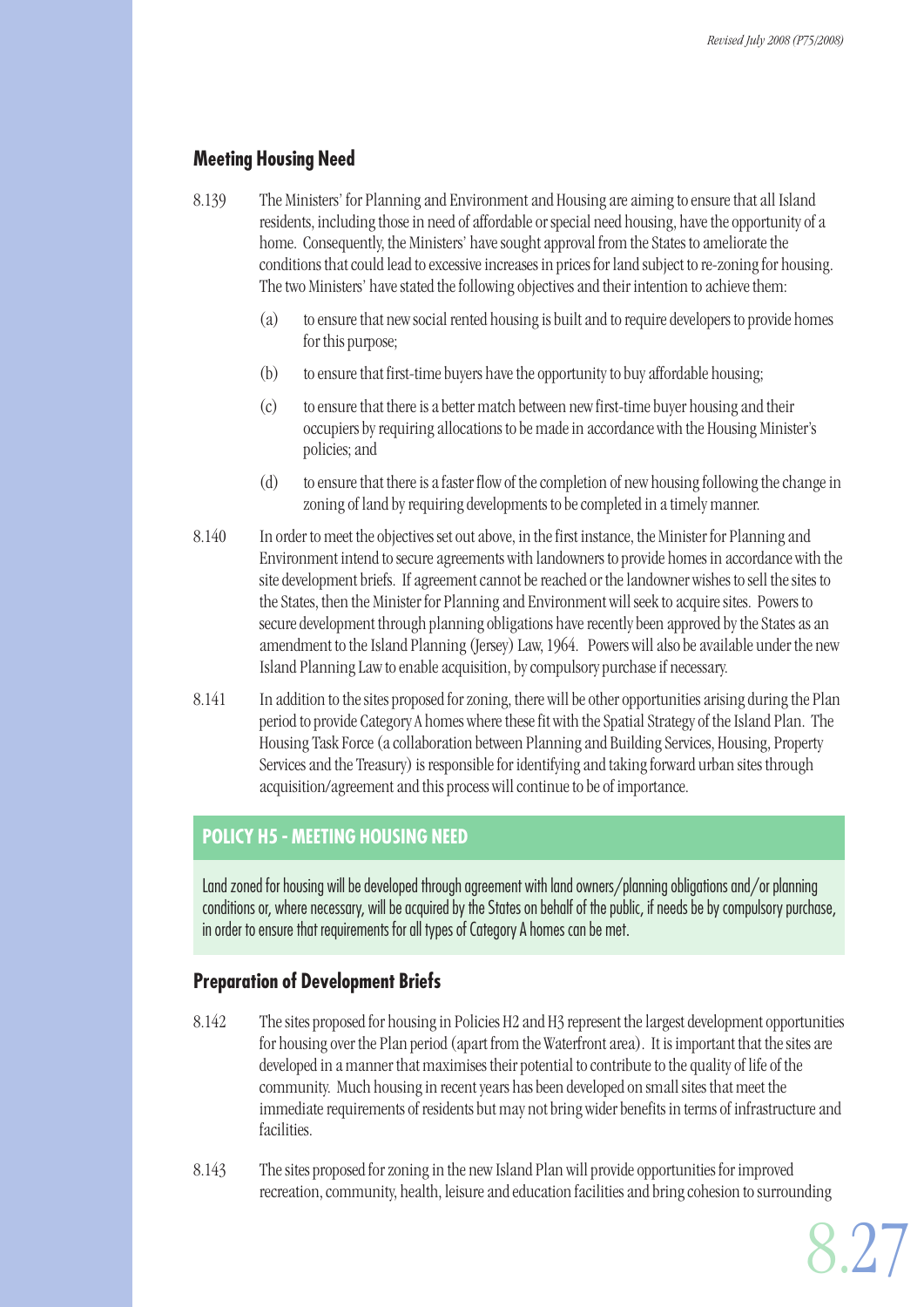developments. They will also give rise to impacts on facilities and services that need to be addressed during the development of the site. In particular, each site will have implications for local schools, the road network and drainage.

- 8.144 A development brief will be prepared for each site to establish the important factors to be taken into account. This will ensure that the needs of existing residents are met and the site has a positive impact on the locality. Importantly, the development brief will establish the mix of sizes and types of homes, including the requirements for sheltered homes, thus allowing the implications to be fully assessed. The constraints of school capacity and physical infrastructure will also guide the mix of homes and other supporting uses on the sites.
- 8.145 A further key factor in the development brief will be the extent and type of provision of public open space. This may be both recreational or amenity space, including parks and children's play areas. Again, the extent of open space required will vary with each development, depending on the mix of uses (social rented homes requiring greater provision of children's play space for example) and facilities in the local area. The Mont a L'Abbé site, for example, provides an opportunity to provide a public park for the wider area and the Bel Royal/Beaumont site is linked to the public amenity space at Le Marais de St Pierre.
- 8.146 The development briefs will be the subject of consultation with the public affected by the proposals to ensure that issues such as impact on neighbouring properties and community facilities are taken fully into account.

# **POLICY H6 - PREPARATION OF DEVELOPMENT BRIEFS**

Development permission will not be granted for sites zoned for Category A housing by the States until a development brief has been approved by the Minister for Planning and Environment. The brief will include requirements for:

- (i) appropriate mix of types, tenures and sizes of properties;
- (ii) the provision, as appropriate, of sheltered and specially designed homes to suit specific requirements of the elderly and disabled;
- (iii) design matters including density, form, landscape works, and materials;
- (iv) a satisfactory relationship between the proposed development and neighbouring uses and the local character of the surrounding area;
- (v) access by car, cycle and pedestrians and links to bus routes within and in the vicinity of the site;
- (vi) provision of car parking;
- (vii) provision of service infrastructure;
- (viii) requirements for amenity space and public open space; and
- (ix) the need for social, community, education and health facilities within the site and implications for off-site facilities.

#### **Housing Density and Standards**

8.147 The Minister for Planning and Environment has published planning advice on residential density standards (Planning Policy Guidance Note No. 5). The residential density standards aim to ensure that developments do not exceed a maximum, beyond which it becomes very difficult to meet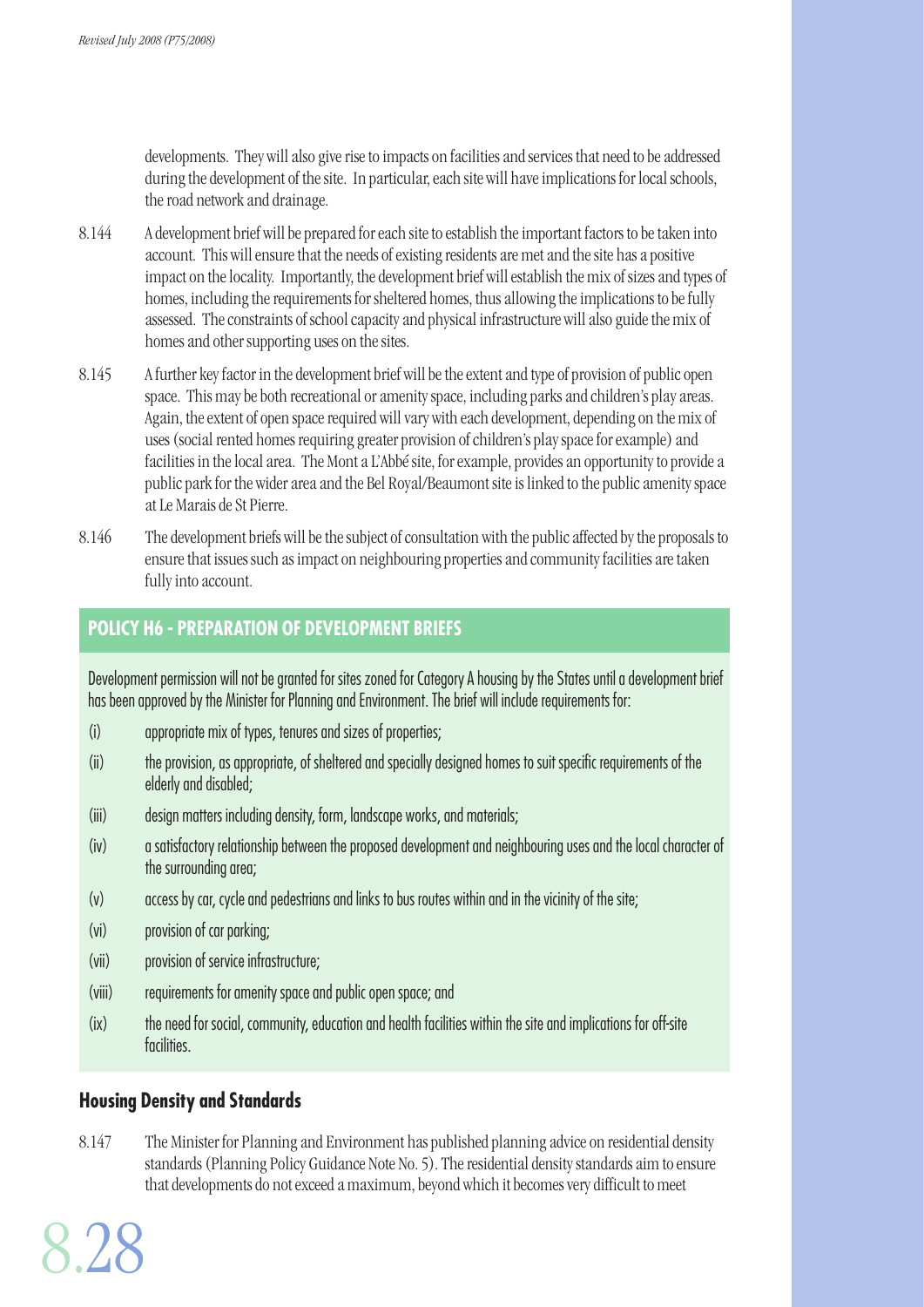reasonable and proper demands for space within and outside the dwelling. Since the publication of the guidelines, densities achieved on housing sites have generally risen, reflecting the high cost of land and the difficulties in meeting housing requirements. On the other hand, there is recognition of the need to achieve high densities in order to use land efficiently and for sites to be feasibly served by public transport.

- 8.148 Density standards will continue to be published to guide developers in striking the correct balance between efficient use of land and acceptable living standards but the current standards need to be updated.
- 8.149 The Minister for Planning and Environment also publishes minimum specifications for new housing development (Planning Policy Guidance Note No. 6). These were created in 1994 in order to ensure that all proposed housing developments are constructed to a minimum standard. The intention, as with the density guidelines, is to avoid inadequate accommodation in which residents have insufficient amenity space, parking, open space and living accommodation. The specifications will continue to form the basis of assessment of the adequacy of proposed development but as with those for density, they require urgent review and revision to take account of changes in conditions and ensure a high quality of living environment. The main issues requiring review and revision are:
	- **D** parking standards;
	- provision of open space and amenity areas within development;
	- requirements for residents with disabilities;
	- the use of environmentally acceptable design and construction techniques and materials; and
	- designing for flexibility: 'life time housing'.
- 8.150 There will need to be regular reviews during the Plan period of the Planning Policy Guidance Notes to ensure that they continue to provide guidance in good practice, resulting in high quality developments.

# **POLICY H7 - HOUSING DENSITY AND STANDARDS**

The Minister for Planning and Environment aims to optimise the efficient use of land commensurate with improved specifications and therefore will undertake a review of the guidelines for housing density and specifications for development in the initial years of the Plan period. Thereafter it will monitor and review at five-year intervals to ensure the continued applicability of the guidelines.

# **Housing Development within the Built-up Area**

- 8.151 Policies H2 to H6 deal with sites specifically identified to meet the requirements for Category A homes in the Plan period. The majority of Category B homes will come forward as windfall developments within the normal development process on sites within the built-up area which are not specifically allocated for this purpose in the Plan.
- 8.152 The new Island Plan Spatial Strategy designates a hierarchy of settlements which together form the boundary of the built-up area, as defined on the Island Proposals Map. This includes the town of St Helier, eight urban settlements, eleven key rural settlements and twenty-one small built-up areas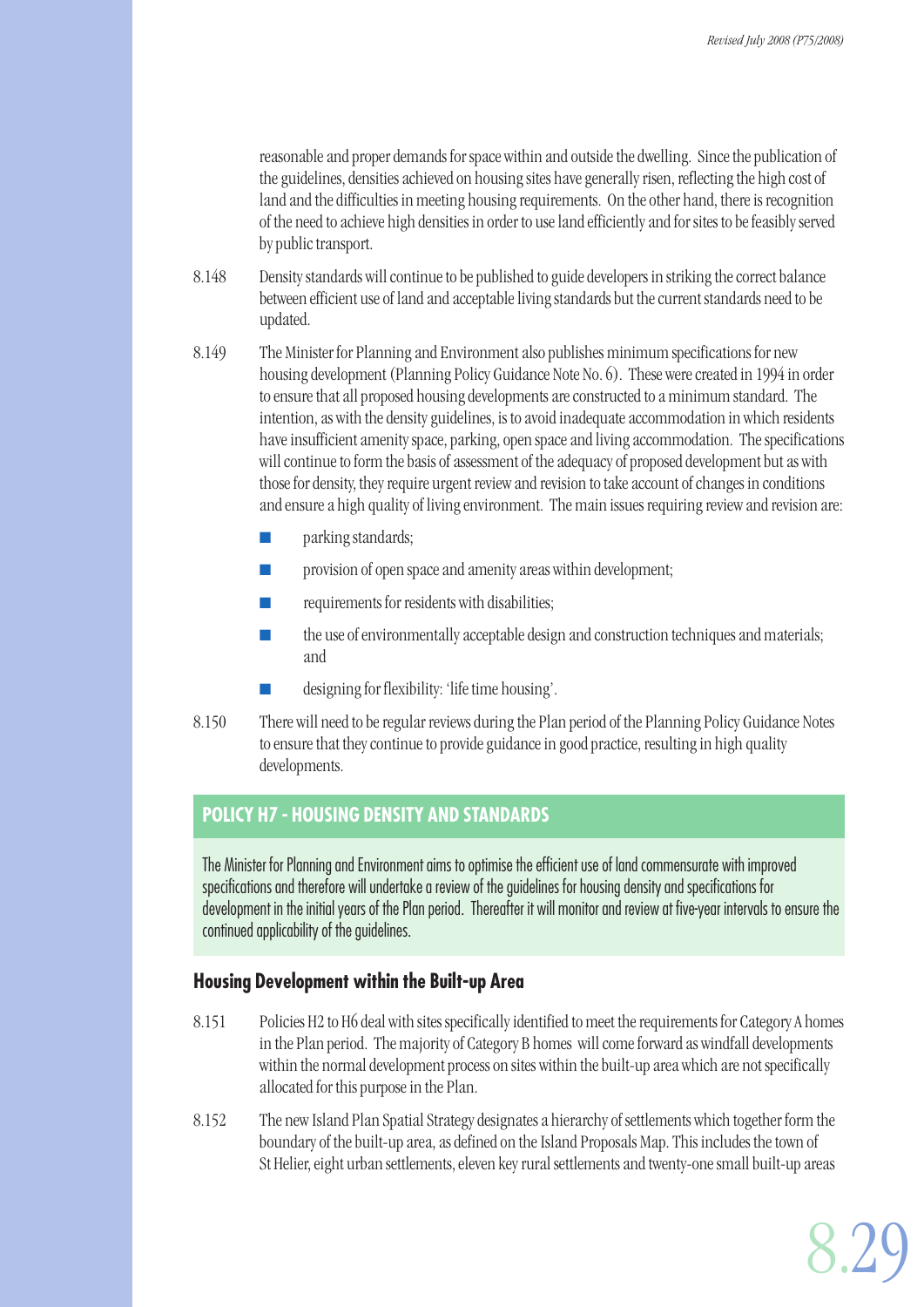and small rural settlements. Proposals for housing development, including new dwellings and extensions and alterations to existing homes within the built-up area, will be assessed against criteria relating to its design and impact on the local environment and neighbouring uses. This policy should be read in conjunction with the general considerations for all developments contained in Policy G2.

8.153 In particular, all new housing developments will be expected to provide a standard of accommodation that meets the requirements of the Minister for Planning and Environment, with respect to:

- site density;
- **T** privacy, daylight and noise;
- dwelling size, internal layout and room sizes;
- **Exercise** energy efficiency;
- use of materials;
- car parking space;
- garden and private amenity space;
- public open space;
- children's play areas;
- designing out crime; and
- landscaping.

These requirements are specified within Planning Policy Advice Notes (see Appendix 2).

8.154 The intention of designating a built-up area boundary is to continue to contain future development within existing limits and thus prevent encroachment into the countryside. Housing development will not therefore generally be allowed outside of the boundary, except for the replacement of existing dwellings and conversions of existing buildings. It is often said that there are many small corners of land in the countryside, which could take 'infill' developments. On its own, such a development might not appear intrusive but the cumulative impact would be severe for the Island's countryside, travel patterns and cost of providing community and utility services.

# **POLICY H8 - HOUSING DEVELOPMENT WITHIN THE BUILT-UP AREA**

Proposals for new dwellings, extensions or alterations to existing dwellings or changes of use to residential, will normally be permitted within the boundary of the built-up area as defined on the Island Proposals Map, provided that the proposal:

- (i) is in accordance with the required standards for housing as set by the Planning and Environment Committee;
- (ii) will not unreasonably affect the character and amenity of the area;
- (iii) will not have an unreasonable impact on neighbouring uses and the local environment by reason of noise, visual intrusion or other amenity considerations;
- (iv) will not have an unacceptable impact on a Site of Special Importance, Building of Local Importance or a Conservation Area;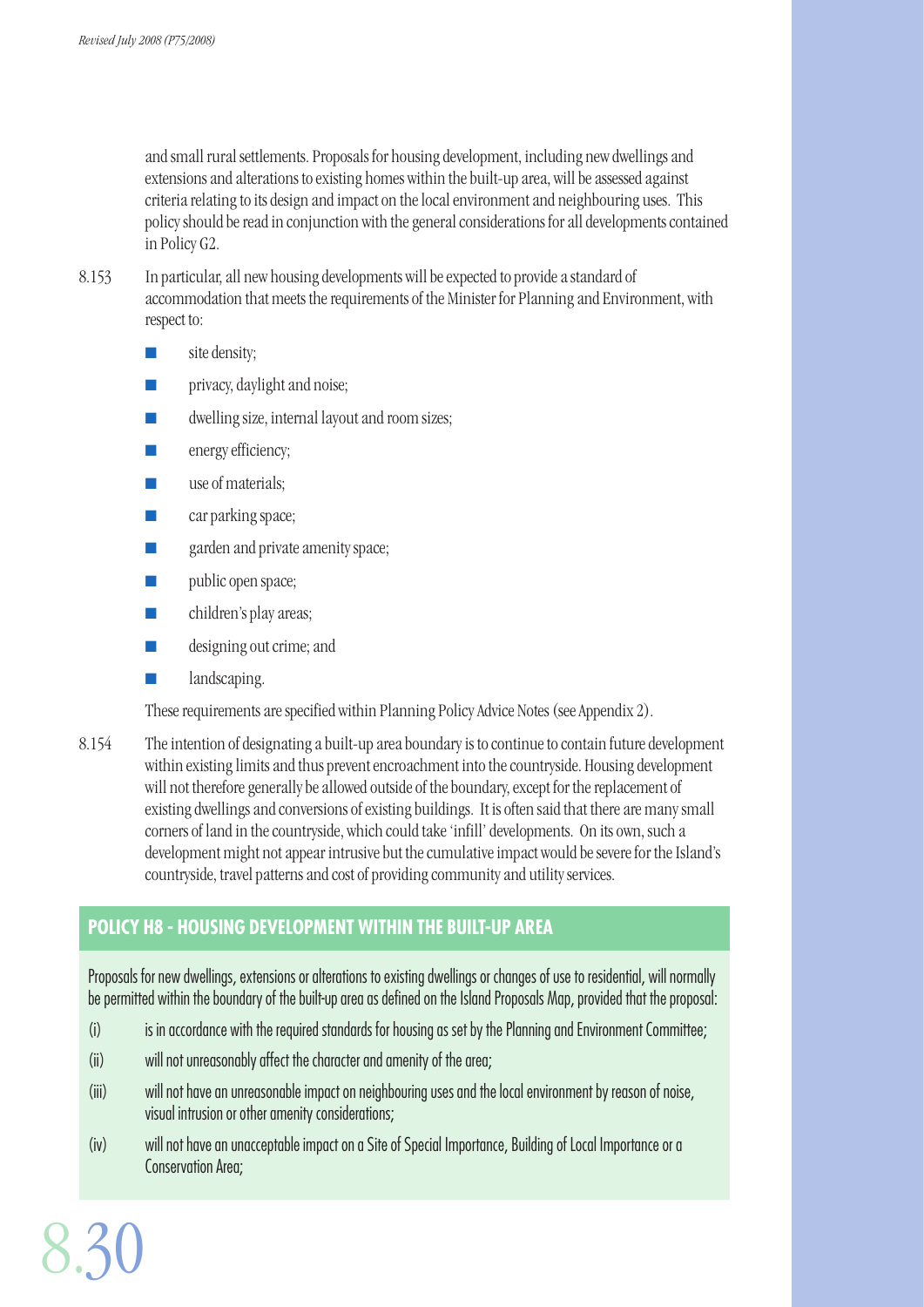# **POLICY H8 - HOUSING DEVELOPMENT WITHIN THE BUILT-UP AREA**

- (v) will not lead to unacceptable problems of traffic generation, safety or parking;
- (vi) makes use of existing buildings where possible;
- (vii) is appropriate in scale, form, massing, density and design to the site and its context;
- (viii) incorporates where appropriate satisfactory provision of amenity and public open space, to include landscaping and children's play space;
- (ix) makes provision for satisfactory mains drainage and other service infrastructure;
- (x) takes into account the need to design out crime and facilitate personal safety and security; and
- (xi) is in accordance with other principles and policies of the Plan.

Proposals which do not satisfy these criteria will not normally be permitted.

Innovative approaches to the conversion of existing buildings to residential use will be encouraged where they conform with the other principles and policies of the Plan.

# **Conversion of Dwellings to Smaller Units and Multiple Occupation**

8.155 The conversion, where appropriate, of large residential properties into smaller units of accommodation makes a valuable contribution to meeting housing need. They can provide a source of affordable accommodation, often conveniently located, in traditional housing areas. However, the impact of noise and more cars on neighbours is particularly important to consider. In the countryside, the visual impact of car parking, the means of enclosure and additional traffic movements will need to be considered. This policy should be read in conjunction with the general considerations for development set out in Policy G2.

# **POLICY H9 - CONVERSION OF DWELLINGS TO SMALLER UNITS AND MULTIPLE OCCUPATION**

The conversion of large dwellings into smaller self-contained dwelling units will only be permitted if the development:

- (i) is in accordance with the required standards for housing as set by the Minister for Planning and Environment;
- (ii) will not unreasonably affect the character and amenity of the area:
- (iii) will not have an unreasonable impact on neighbouring uses and the local environment by reason of noise, odour, pollution, visual intrusion or other amenity considerations;
- (iv) will not have an unacceptable impact on a Site of Special Importance, Building of Local Importance or a Conservation Area;
- (v) will not lead to unacceptable problems of traffic generation, safety or parking;
- (vi) takes into account the need to design out crime and facilitate personal safety and security; and
- (vii) is in accordance with other principles and policies of the Plan.

Proposals which do not satisfy these criteria will not normally be permitted.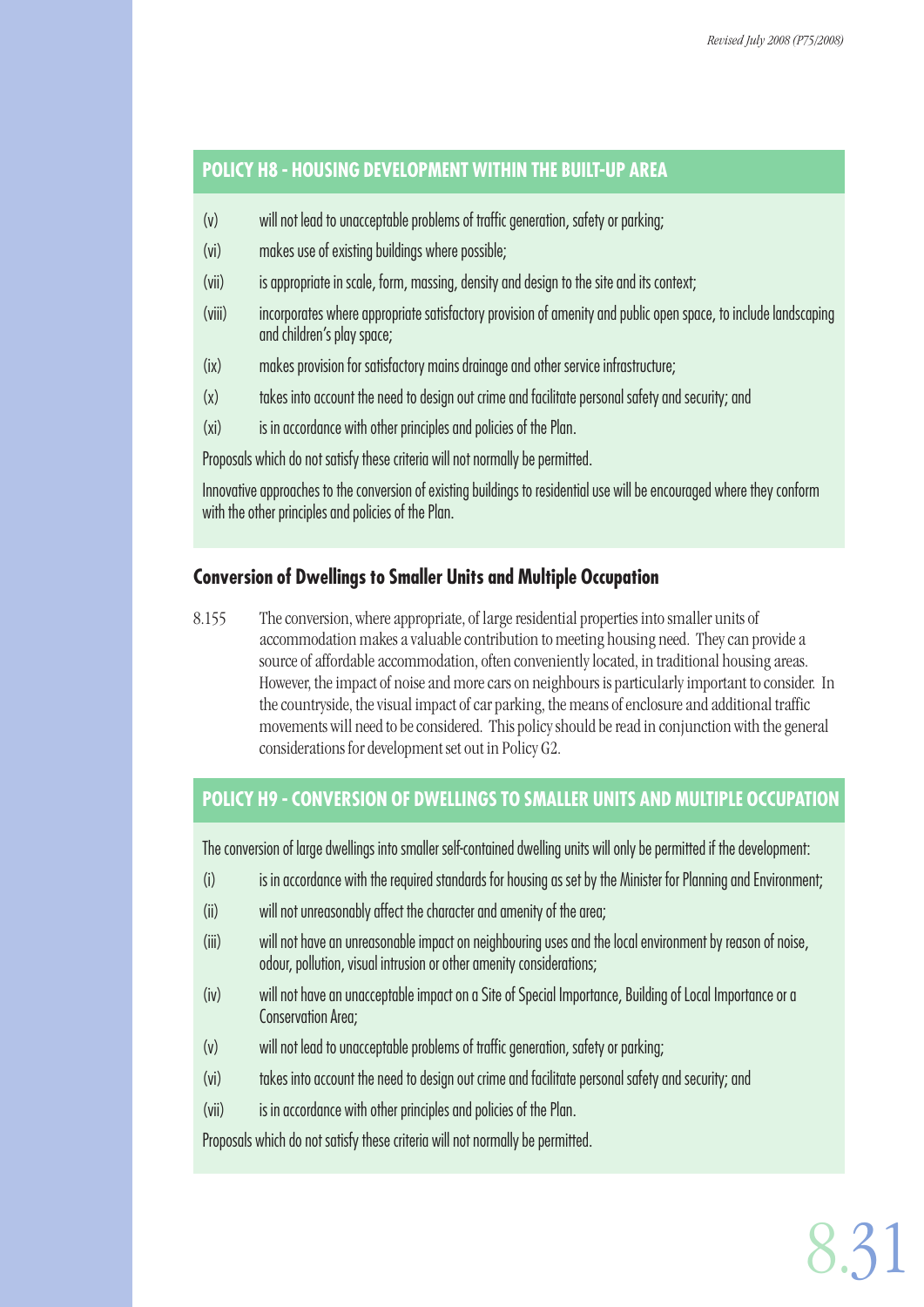# **Loss of Housing Units**

8.156 In a situation of great need for new housing, the loss of existing residential units would exacerbate the situation. Redevelopment of building blocks may result in the loss of residential properties, and generally these should be replaced, to maintain the overall housing stock. It will not always be possible or appropriate, however, to achieve this on the existing site, due to the type of development proposed or site constraints.

# **POLICY H10 - LOSS OF HOUSING UNITS**

Proposals that would lead to the loss of residential units or floorspace will not normally be permitted. Where a proposal would lead to a loss of residential units or floorspace, applicants will normally be expected to replace this loss on site. With the agreement of the Ministers' for Planning and Environment and Housing, units may instead be provided on an alternative non residential site.

#### **Rehabilitation of Housing Estates**

8.157 Many of the larger social rented housing estates constructed in the last thirty to forty years have become outworn with a range of problems including poor building fabric, inappropriate densities and building heights, poor quality open space, private amenity areas and infrastructure. Improving these housing estates is important for the quality of life of residents as well as sustaining the infrastructure of the Island for the future. The Minister for Housing is engaged in a programme of rehabilitation that will continue over the Plan period. While the investment in the housing stock is underway, the opportunity will be taken to improve the infrastructure of the estates and their rôle in the wider community. A development brief will be prepared to provide guidance in accordance with Policy H6.

# **POLICY H11 - REHABILITATION OF HOUSING ESTATES**

Proposals for the rehabilitation, rebuilding and redevelopment of housing estates will be supported, subject to the preparation of a development brief and proposals being in accordance with other principles and policies of the Plan.

#### **Housing to Meet Special Requirements**

- 8.158 The Minister for Planning and Environment wishes to ensure that new housing will, as far as reasonable, contribute to the needs of people with disabilities and enable them to live as independently as possible within the community. Whilst it would be ideal to adopt an overall policy of 'Homes for Life', at the present time it is only realistic to require the provision of a proportion of housing suitable for those with disabilities in the general housing stock. It provides choice for those with disabilities and, over time, an increasing number of people will not need to move if they become less mobile.
- 8.159 Mobility housing is an ordinary home built to a certain basic standard so that it can be adapted to be lived in by the majority of people with disabilities. Design features include ramped or level entrances, wheelchair-width doorways and a bathroom and WC on the ground floor. This type of housing requirement can be met through appropriate specifications for all new housing developments (to be incorporated in revised guidelines). Housing for permanent wheelchair users is more specialised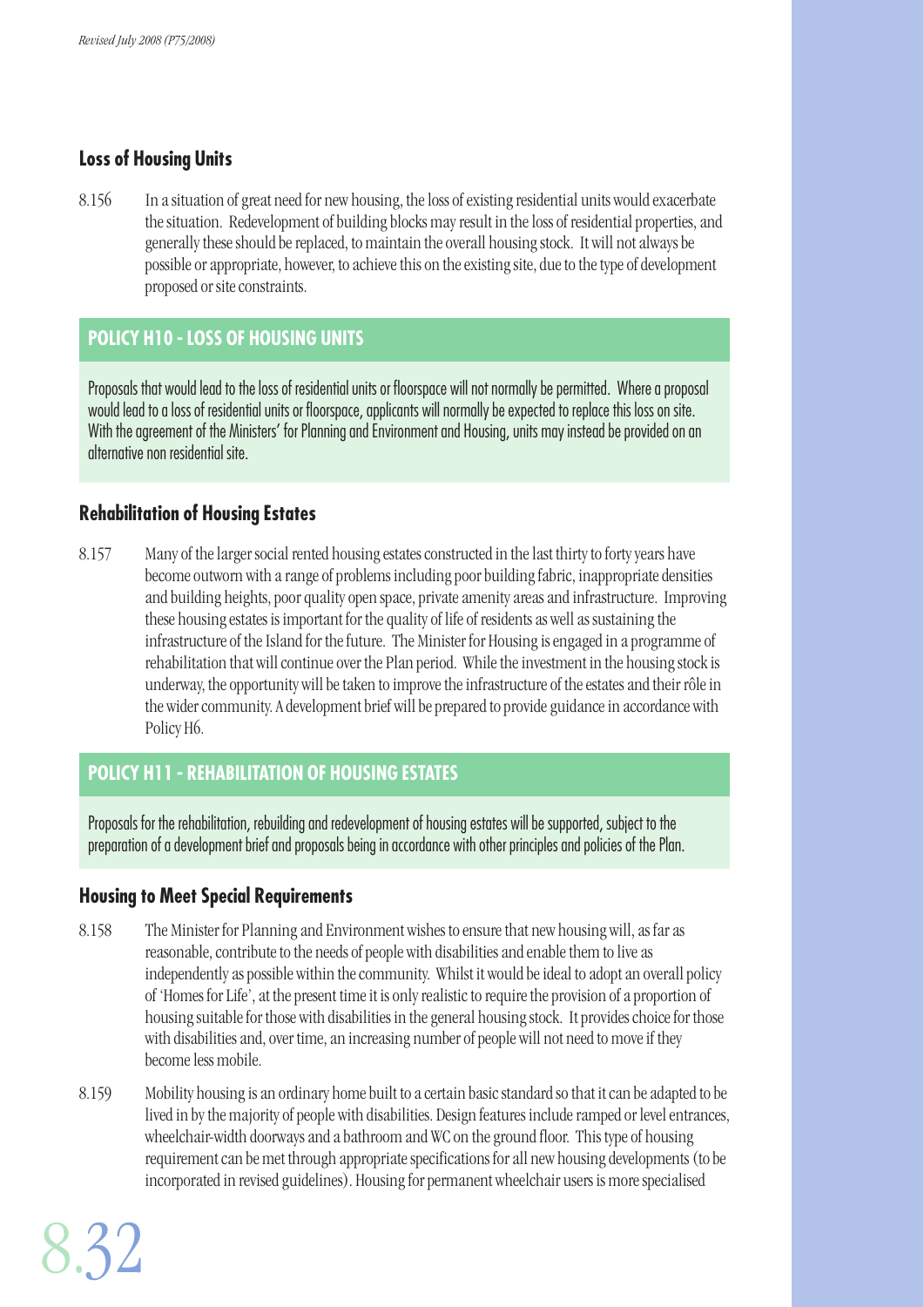and generally needs to be at ground floor level. To meet these needs a proportion of units in housing schemes should be suitable for adaptation for wheelchair users.

- 8.160 The Housing Requirements Study in 2000 identified that some 16% of households in Jersey contained somebody with a disability and of these, 6% contained someone who was a wheelchair user (approximately 1% of all households). Although 4% of dwellings have been adapted for a disabled person, there is a large mismatch between adapted dwellings and those with disabilities, with only 4% of people with disabilities living in an adapted home. States and parish rental housing and owner occupied dwellings (no mortgage) have the greatest percentage of adapted dwellings, at 8-9%, reflecting the higher proportion of elderly persons within these sectors. To address the shortfall of adapted dwellings, it is considered appropriate that all developments of twenty or more dwellings should provide at least one wheelchair adapted home (i.e. 5% of the total). In States and parish rental developments, this may be higher, depending on local needs.
- 8.161 There will also be requirements over the Plan period for additional developments for residential and nursing care and other specialist housing. These developments must be appropriately located and planned.

# **POLICY H12 - HOUSING TO MEET SPECIAL REQUIREMENTS**

The Minister for Planning and Environment will encourage the provision of housing to meet the specific needs of the elderly and those with disabilities. Developments of twenty or more homes should normally ensure that at least five per cent of housing units are fully accessible to those with disabilities.

Proposals for housing to meet the specific needs of the elderly and those with disabilities, including sheltered accommodation, residential care and nursing homes, will normally be permitted, provided that the development:

- (i) is within a convenient distance of local shopping, public transport, community facilities and services;
- (ii) is on a site which can offer a reasonable standard of amenity and security;
- (iii) is designed and constructed or can be adapted to accommodate the specific requirements of the intended residents;
- (iv) is located where provision for education, leisure, recreation and other community facilities is adequate or can be provided to meet the needs arising from the proposals;
- (v) will not unreasonably affect the character and amenity of the area;
- (vi) will not have an unreasonable impact on neighbouring uses and the local environment by reason of noise, odour, pollution, visual intrusion or other amenity considerations;
- (vii) will not have an unacceptable visual impact;
- (viii) will not have an unacceptable impact on a Site of Special Importance, Building of Local Importance or a Conservation Area;
- (ix) will not lead to unacceptable problems of traffic generation, safety or parking;
- (x) is appropriate in scale, form, massing, density and character to the site and its context;
- (xi) includes for the provision of satisfactory mains drainage and other service infrastructure; and
- (xii) is in accordance with other principles and policies of the Plan.

Proposals for sites which do not satisfy these criteria will not normally be permitted.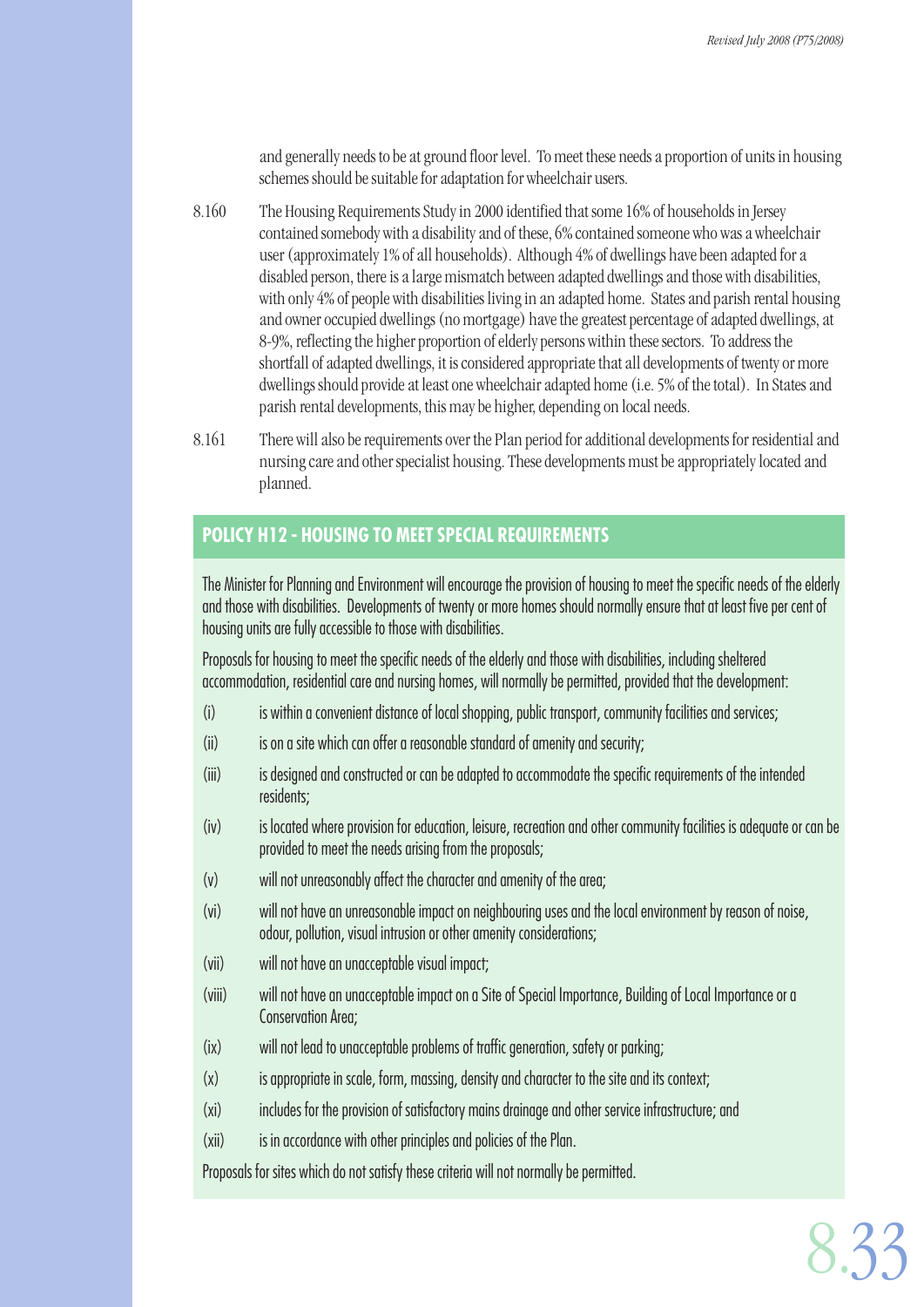# **Registered Lodging Accommodation**

- 8.162 The Minister for Housing has lifted a moratorium on the development of new registered lodging accommodation in recognition of the shortage of such accommodation. The majority of existing lodging houses are located within the town centre of St Helier and this is generally supported, given the high level of accessibility.
- 8.163 Lodging houses must at present meet the minimum requirements as set down by the Minister for Housing. Registered lodging accommodation must also meet the DHSS Code of Practice, as administered by the Health and Social Services Department. The standards are lower than those required for general accommodation. It is considered that the standards of the Minister for Planning and Environment for new housing developments should also apply to any proposals for new registered lodging houses. The Housing Requirements Study identified that more than half of respondents in registered lodging houses consider their accommodation to be inadequate (this compares to only 20% in States and parish rental homes). The main reason across all tenures for housing being inadequate was the size of properties. The Minister for Planning and Environment has accepted that in the conversion of existing properties to lodging house accommodation it may be difficult to meet the standards for residential accommodation. In such cases, the Committee will permit conversion provided that the converted lodging house accommodation meets the standards set by the Minister for Housing which will be amended, over a period of time, to match the Minister for Planning and Environment's residential standards.
- 8.164 Applying the same standards to new lodging accommodation as general housing will over time help to improve the quality of the housing stock. It also provides greater flexibility to respond to changes in the aspirations of the immigrant workforce, allowing accommodation to be readily adapted to general needs housing, such as private rental.

# **POLICY H13 - REGISTERED LODGING ACCOMMODATION**

The building of new and conversion of buildings for registered lodging accommodation will normally be permitted, provided that the development:

- (i) meets a proven need for lodging accommodation;
- (ii) meets the required standards set for registered lodging houses;
- (iii) is not on land zoned for Category A housing purposes, unless it is provided for in a development brief;
- (iv) will not unreasonably affect the character and amenity of the area;
- (v) will not have an unreasonable impact on neighbouring uses and the local environment by reason of noise, visual intrusion or other amenity considerations;
- (vi) will not have an unacceptable impact on a Site of Special Importance, Building of Local Importance or a Conservation Area;
- (vii) will not lead to unacceptable problems of traffic generation, safety or parking; and
- (viii) is in accordance with other principles and policies of the Plan.

Proposals which do not satisfy these criteria will not normally be permitted.